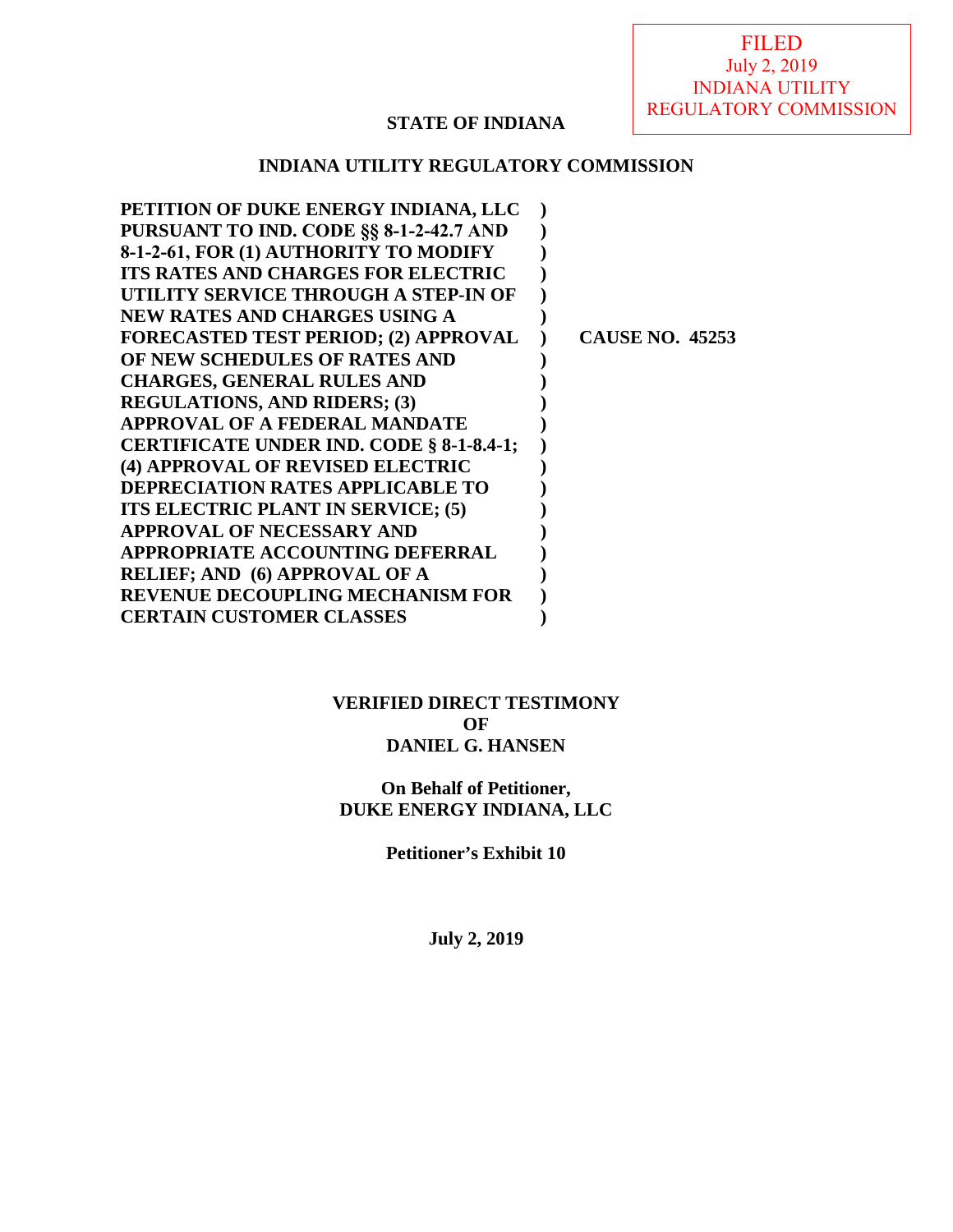#### **DUKE ENERGY INDIANA 2019 BASE RATE CASE DIRECT TESTIMONY OF DANIEL G. HANSEN**

## **DIRECT TESTIMONY OF DANIEL G. HANSEN VICE PRESIDENT, CHRISTENSEN ASSOCIATES ENERGY CONSULTING, LLC ON BEHALF OF DUKE ENERGY INDIANA, LLC BEFORE THE INDIANA UTILITY REGULATORY COMMISSION**

| $\mathbf{1}$   |    | I. INTRODUCTION                                                                         |
|----------------|----|-----------------------------------------------------------------------------------------|
| $\overline{2}$ | Q. | PLEASE STATE YOUR NAME, AFFILIATION AND BUSINESS ADDRESS.                               |
| 3              | A. | My name is Daniel Hansen and I am a Vice President at Christensen Associates Energy     |
| 4              |    | Consulting, LLC. My principal place of business is 800 University Bay Drive, Suite 400, |
| 5              |    | Madison, Wisconsin 53705. My credentials are set forth in the Petitioner's Exhibit 10-A |
| 6              |    | (DGH).                                                                                  |
| 7              | Q. | PLEASE DESCRIBE YOUR INVOLVEMENT IN THIS PROCEEDING.                                    |
| 8              | A. | I have been retained by Duke Energy Indiana, LLC ("Duke Energy Indiana" or              |
| 9              |    | "Company") to assist them in developing and supporting their revenue decoupling         |
| 10             |    | mechanism ("RDM") proposal.                                                             |
| 11             | Q. | WHAT IS THE PURPOSE OF YOUR DIRECT TESTIMONY IN THIS                                    |
| 12             |    | PROCEEDING?                                                                             |
| 13             | A. | The purpose of my testimony is to introduce and support Duke Energy Indiana's           |
| 14             |    | proposed five-year RDM program.                                                         |
| 15<br>16       |    | II. THE PURPOSE OF THE COMPANY'S PROPOSED<br>REVENUE DECOUPLING MECHANISM               |
| 17             | Q. | WHAT IS THE PURPOSE OF DUKE ENERGY INDIANA'S PROPOSED RDM?                              |
| 18             | A. | The RDM is intended to complement Duke Energy Indiana's proposed dynamic pricing        |
| 19             |    | pilots, potential retail rate design changes, energy efficiency programs, the Company's |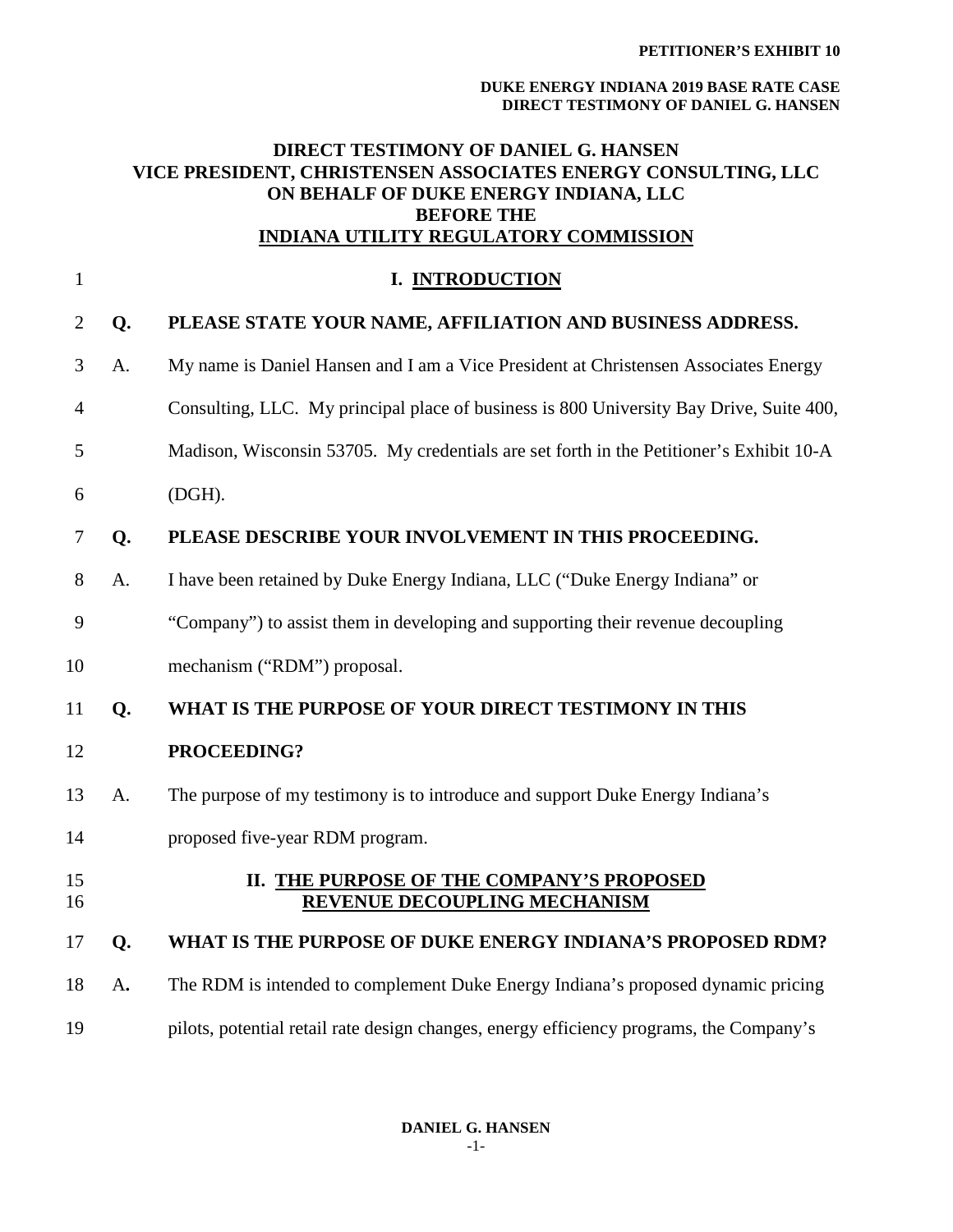#### **DUKE ENERGY INDIANA 2019 BASE RATE CASE DIRECT TESTIMONY OF DANIEL G. HANSEN**

| $\mathbf{1}$   |               | current volt/VAR optimization project, and address other external changes contributing to             |
|----------------|---------------|-------------------------------------------------------------------------------------------------------|
| 2              |               | reductions in electricity usage by residential and small commercial customers.                        |
| 3              | Q.            | <b>HOW WOULD THE PROPOSED RDM ACCOMPLISH THESE OBJECTIVES?</b>                                        |
| $\overline{4}$ | $A_{\bullet}$ | Currently, Duke Energy Indiana's rates for residential and small commercial customers                 |
| 5              |               | (on Rates RS and CS, respectively) consist of a fixed connection charge $(i.e., \frac{6}{2}$ ) month) |
| 6              |               | and declining block energy rates $(i.e., $/kWh)$ , where the latter refers to rates that              |

7 decrease as customer usage increases in a billing month. These rates are set periodically,

8 typically in a base rate case, to collect a specific amount of revenue (the revenue

9 requirements) based on an agreed-upon test-year number of customers and test year

10 weather-normalized sales from the applicable customers. As a result, actual revenues

11 recorded by the Company will vary as the number of customers and their usage varies

12 from the values used to set rates. Because a portion of the energy rates collects revenue

13 to cover fixed costs, when customers use less energy, Duke Energy Indiana experiences a

14 reduction in revenue that is not matched by a reduction in costs.

15 For residential and small commercial customers, the RDM would make the 16 Company indifferent to the effects of customer demand response to dynamic pricing 17 pilots, modifications to the current default rate designs, implementation of volt/VAR 18 optimization, and successful implementation of energy efficiency programs. In so doing, 19 the RDM would ensure that Duke Energy Indiana is a partner with its customers in 20 helping them find their best rate, helping them respond to the incentives provided by their 21 rate, and reducing long-term costs (thus putting downward pressure on rates over time). 22 The RDM accomplishes these goals by creating a deferral tracking account in

23 which the difference between allowed and actual revenue toward fixed cost recovery is

**DANIEL G. HANSEN**

-2-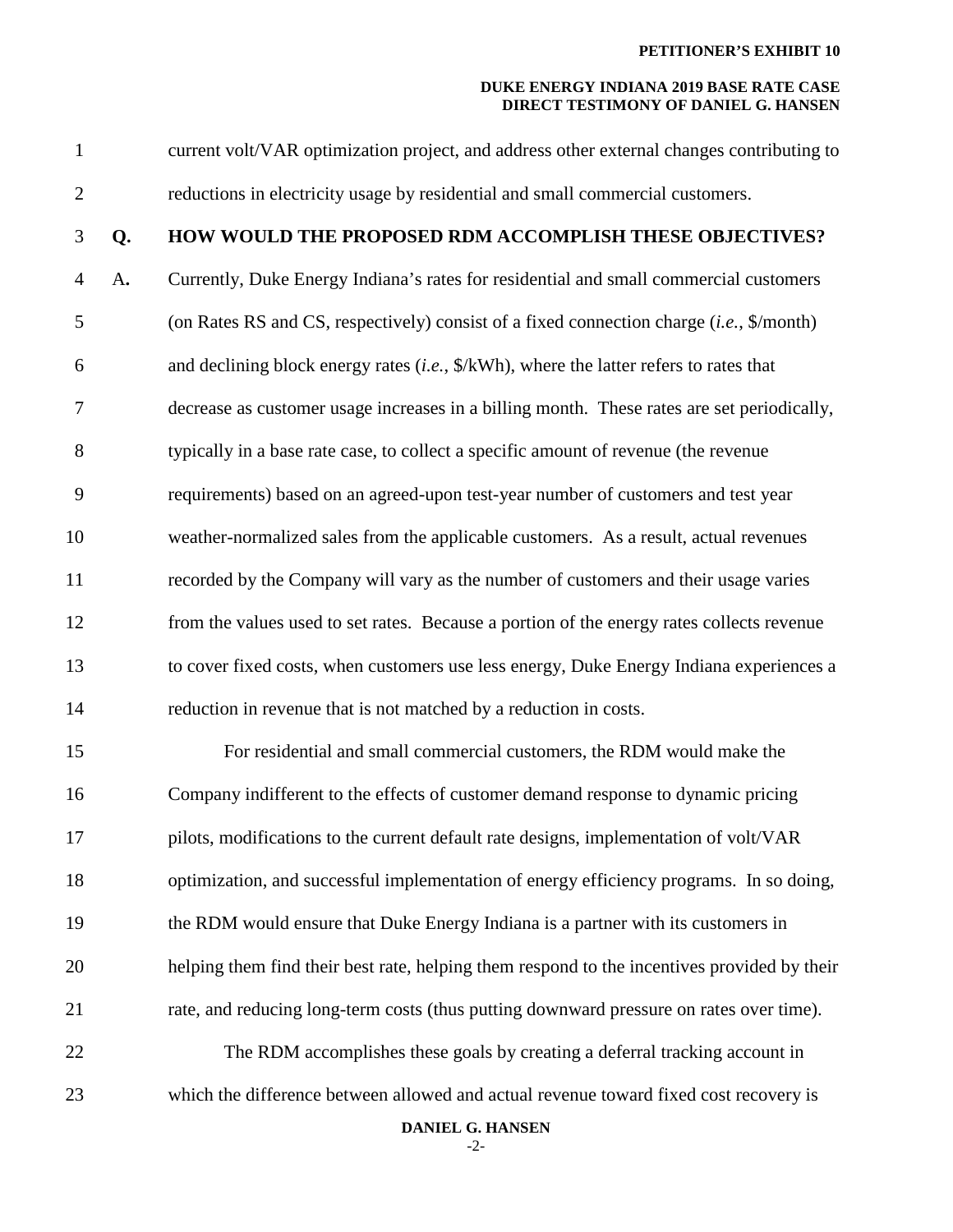#### **DUKE ENERGY INDIANA 2019 BASE RATE CASE DIRECT TESTIMONY OF DANIEL G. HANSEN**

| $\mathbf{1}$   |               | recorded. Allowed fixed-cost revenue will be determined in this rate case proceeding and     |
|----------------|---------------|----------------------------------------------------------------------------------------------|
| $\overline{2}$ |               | is reflective of each customer class's allocated cost of service. As explained in detail     |
| 3              |               | later in my testimony, the RDM will establish the total monthly amount of allowed fixed-     |
| $\overline{4}$ |               | cost revenue ("RDM allowed fixed-cost revenue") by multiplying the per-customer              |
| 5              |               | allowed fixed-cost revenue by the actual number of customers served in the current           |
| 6              |               | month. The difference between the RDM allowed fixed-cost revenue and actual fixed-           |
| 7              |               | cost revenue from customers will be booked to a RDM deferral account. Over-recovery          |
| 8              |               | of allowed fixed-cost revenue (when RDM allowed fixed-cost revenue is lower than             |
| 9              |               | actual fixed-cost revenue) results in a rate decrease in a future period. Conversely, under- |
| 10             |               | recovery of allowed fixed-cost revenue (when RDM allowed fixed-cost revenue is higher        |
| 11             |               | than actual fixed-cost revenue) results in a rate increase in a future period. Through these |
| 12             |               | rate adjustments, the RDM would make Duke Energy indifferent to its residential and          |
| 13             |               | small commercial customers' consumption decisions and the success of its volt/VAR            |
| 14             |               | optimization efforts.                                                                        |
| 15             | Q.            | WHAT RATE DESIGN WOULD DUKE ENERGY IMPLEMENT IF THE                                          |
| 16             |               | PROPOSED RDM IS APPROVED?                                                                    |
| 17             | $A_{\bullet}$ | If the proposed RDM is approved, Duke Energy Indiana would implement (subject to             |
| 18             |               | Commission approval) rate designs for Rates RS and CS that reflect its unit cost study.      |
| 19             |               | These "Scenario 1" rates (as described in the testimony of Company witness Jeffrey R.        |
| 20             |               | Bailey) use less steeply declining block energy rates and a somewhat lower customer          |
| 21             |               | charge than the "Scenario 2" rates that would be implemented in the absence of the           |
|                |               |                                                                                              |

- 22 RDM. Relative to Scenario 2 rates, the Scenario 1 rates would improve customer
- 23 incentives to invest in conservation and energy efficiency, particularly for higher-use

**DANIEL G. HANSEN**

-3-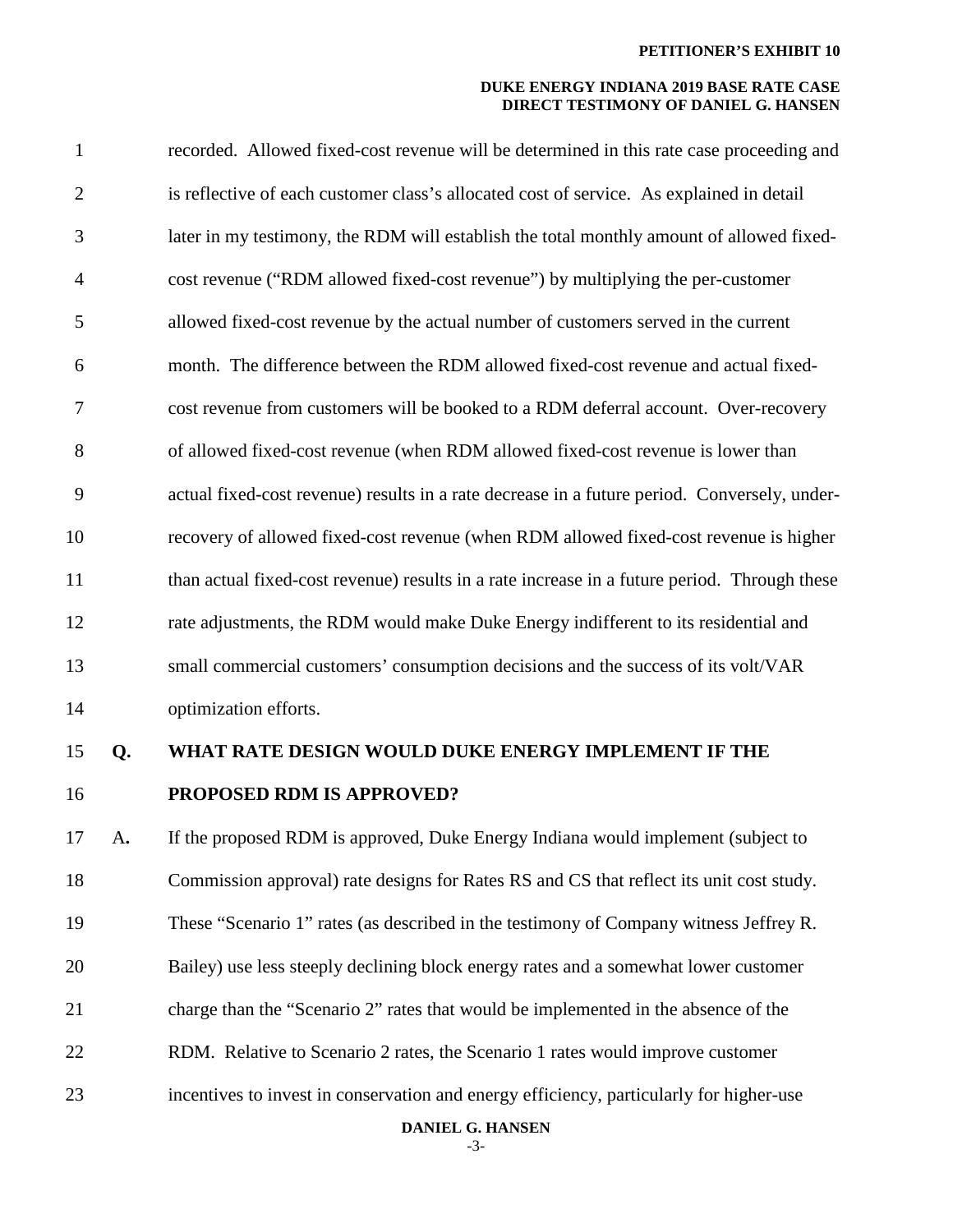#### **DUKE ENERGY INDIANA 2019 BASE RATE CASE DIRECT TESTIMONY OF DANIEL G. HANSEN**

| $\mathbf{1}$   |               | customers, as the higher per-kWh rate would increase the return on such investments. In     |
|----------------|---------------|---------------------------------------------------------------------------------------------|
| $\overline{2}$ |               | the absence of the RDM, Duke Energy Indiana would be hesitant to implement the              |
| 3              |               | Scenario 1 rate designs because they increase the variability in revenue recovery. That is, |
| $\overline{4}$ |               | a higher fixed connection charge combined with more steeply declining block rates           |
| 5              |               | would result in a lower rate at the margin for some customers, so that the change in        |
| 6              |               | revenue with respect to a change in usage is lower than it would be under the higher and    |
| $\tau$         |               | less steeply declining block energy rates. Under the RDM, the utility would be willing to   |
| 8              |               | bear the additional variability in revenue because it would refund or recover the deviation |
| 9              |               | from allowed fixed-cost revenue per customer ("RPC") in the following year.                 |
| 10             | Q.            | WHAT PRICING PILOT PROGRAMS IS DUKE ENERGY PROPOSING?                                       |
| 11             | $A_{\bullet}$ | As described in Duke Energy Indiana witness Mr. Jeff Bailey's direct testimony, Duke        |
| 12             |               | Energy Indiana is proposing three optional rates to customers served on each of Rates RS    |
| 13             |               | and CS: Critical Peak Pricing ("CPP"), Variable Peak Pricing ("VPP"), and Variable          |
| 14             |               | Peak Pricing with Demand ("VPP-D"). Each of these rates offers an event-based               |
| 15             |               | component (the Critical or High price) that charges a higher peak-period price on the       |
| 16             |               | days with the highest energy costs. The demand charge component in the VPP-D rate           |
| 17             |               | provides customers with an incentive to improve their load factor (the ratio of their       |
| 18             |               | average demand to their highest 30-minute demand during a billing month), which can         |
| 19             |               | result in more efficient use of utility infrastructure. Each pilot rate is limited to       |
| 20             |               | approximately 500 participants during the pilot period.                                     |
| 21             | Q.            | HOW WILL THE PROPOSED RDM COMPLEMENT DUKE ENERGY                                            |
| 22             |               | <b>INDIANA'S PROPOSED PRICING PILOTS?</b>                                                   |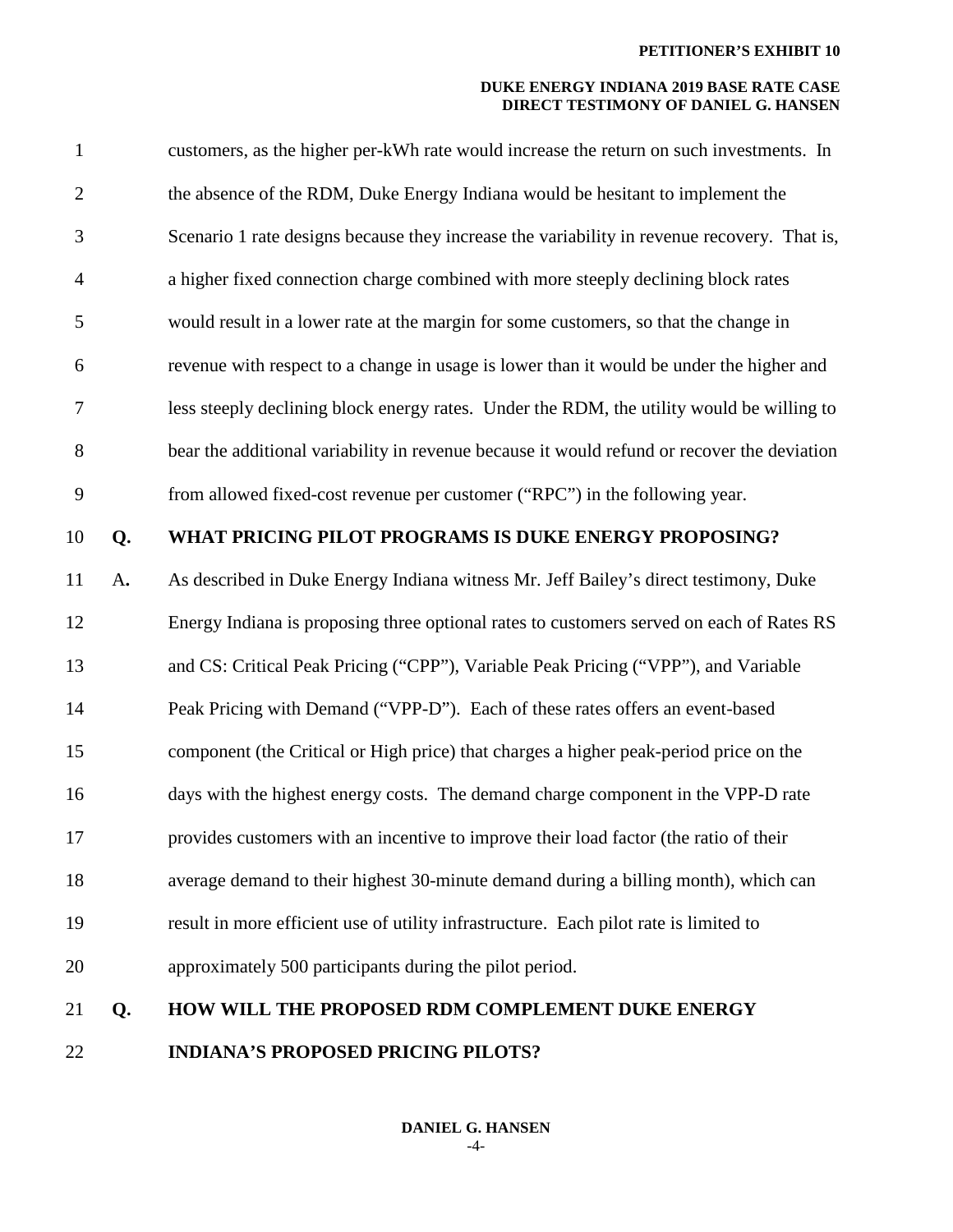#### **DUKE ENERGY INDIANA 2019 BASE RATE CASE DIRECT TESTIMONY OF DANIEL G. HANSEN**

| 1              | A. | Duke Energy Indiana's proposed pilot rates include dynamic rates, which change with       |
|----------------|----|-------------------------------------------------------------------------------------------|
| $\overline{2}$ |    | system conditions (as forecast on a day-ahead basis) and a demand-based rate. As          |
| 3              |    | customers respond to these rates, the resulting change in utility revenue is likely to be |
| 4              |    | larger than the change in its short-term costs. For example, while reducing billed demand |
| 5              |    | (thus improving load factor) can reduce long-term capacity-related costs, the Company     |
| 6              |    | may resist assisting customers in promoting such response due to the near-term reduction  |
| 7              |    | in net margin. With the proposed RDM, the Company can fully engage with its               |
| $8\,$          |    | customers in promoting and encouraging demand response.                                   |
| 9              | Q. | HOW WOULD THE PROPOSED RDM COMPLEMENT THE COMPANY'S                                       |
| 10             |    | <b>VOLT/VAR OPTIMIZATION?</b>                                                             |
| 11             | A. | As described in Duke Energy Indiana witness Ms. Cicely Hart's direct testimony, Duke      |
| 12             |    | Energy Indiana is implementing a volt/VAR optimization program as part of its             |
| 13             |    | Transmission, Distribution, and Storage System Infrastructure Charge ("TDSIC") plan.      |
| 14             |    | This program would result in a reduction in billed sales in the range of 1 to 2 percent.  |
| 15             |    | The RDM would make Duke Energy Indiana whole for the resulting reduction in RPC,          |
| 16             |    | potentially avoiding the need for an additional rate case to re-align test-year billing   |
| 17             |    | determinants with current billed energy.                                                  |
| 18             | Q. | HOW WOULD THE PROPOSED RDM COMPLEMENT DUKE ENERGY                                         |
| 19             |    | INDIANA'S ELECTRIC TRANSPORTATION PILOT, DISCUSSED IN DUKE                                |
| 20             |    | ENERGY INDIANA WITNESS MR. LANG REYNOLD'S DIRECT                                          |
| 21             |    | <b>TESTIMONY?</b>                                                                         |
| 22             | A. | Assuming the Electric Transportation Pilot results in more energy sales during an annual  |
| 23             |    | RDM period, those additional sales would result in the RDM crediting customers (i.e.,     |
|                |    | DANIEL G. HANSEN                                                                          |

-5-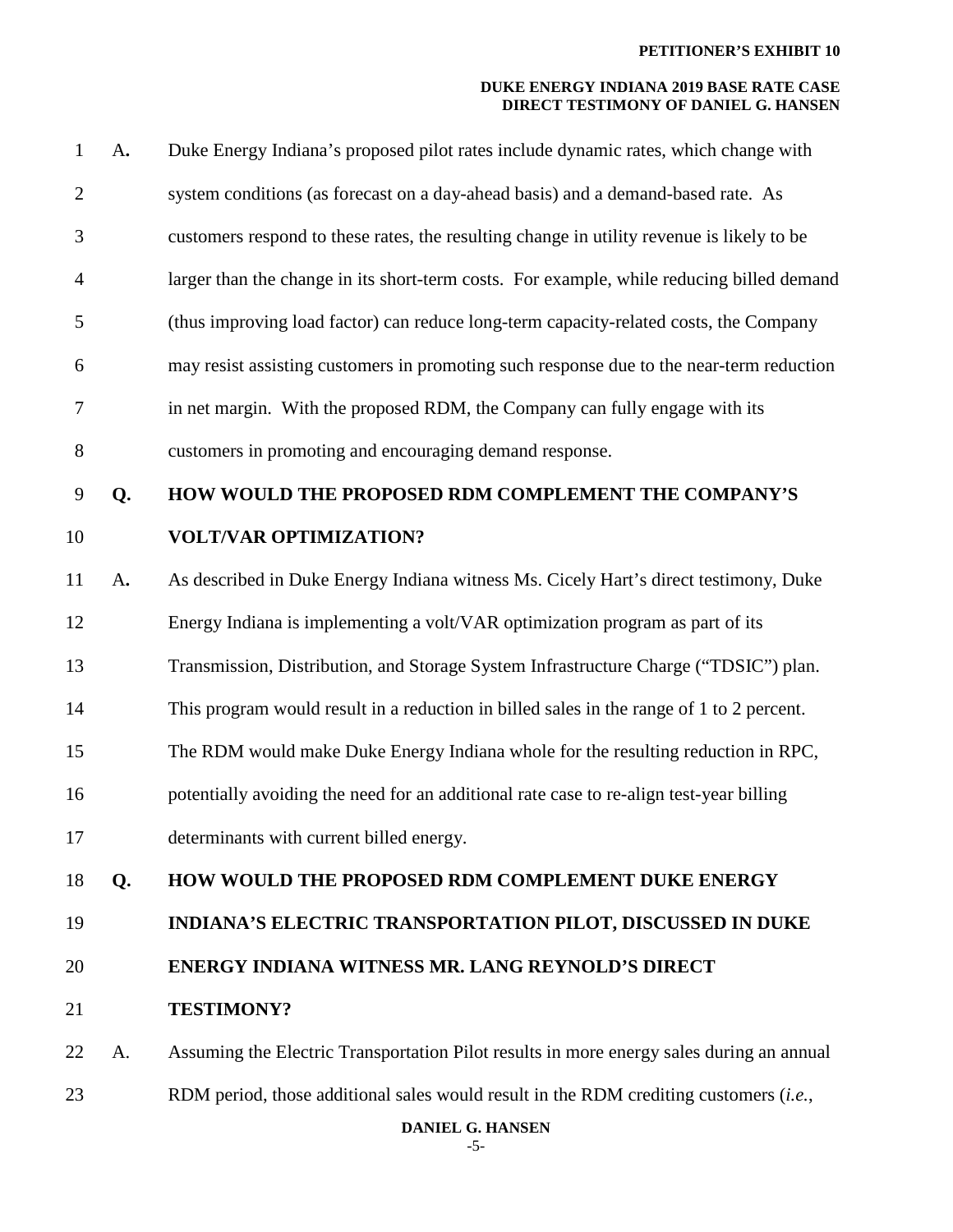#### **DUKE ENERGY INDIANA 2019 BASE RATE CASE DIRECT TESTIMONY OF DANIEL G. HANSEN**

| $\mathbf{1}$     |    | reducing their energy rate), with all other variables held equal. This prevents customers  |
|------------------|----|--------------------------------------------------------------------------------------------|
| $\overline{2}$   |    | from overpaying their share of fixed costs due to increased adoption of an energy-         |
| 3                |    | intensive end use.                                                                         |
| $\overline{4}$   | Q. | HOW WOULD THE PROPOSED RDM COMPLEMENT THE COMPANY'S                                        |
| 5                |    | <b>EXISTING ENERGY EFFICIENCY PROGRAM AND THE LOST REVENUE</b>                             |
| 6                |    | MECHANISM INCLUDED IN THE COMPANY'S ENERGY EFFICIENCY                                      |
| $\boldsymbol{7}$ |    | <b>ADJUSTMENT RIDER ("EE RIDER")?</b>                                                      |
| $8\phantom{1}$   | A. | The Company's existing energy efficiency program has resulted in cost-effective sales      |
| $\overline{9}$   |    | reductions for its customers and is expected to continue to do so in the future. Although  |
| 10               |    | the Company's EE Rider currently includes a lost revenue adjustment mechanism              |
| 11               |    | ("LRAM") for residential and small commercial customers, as well as for other              |
| 12               |    | customers, LRAMs only adjust for the fixed-cost portion of revenues that are lost as the   |
| 13               |    | result of Company-sponsored energy efficiency programs, as measured by an Evaluation,      |
| 14               |    | Measurement and Verification "EM&V" process. They do not address the recovery of           |
| 15               |    | fixed costs that result from other sources of reductions, such as naturally occurring      |
| 16               |    | energy efficiency, increased distributed generation, the Company's volt/VAR                |
| 17               |    | optimization program, and proposed customer pricing alternatives. As discussed in my       |
| 18               |    | testimony, the proposed RDM accounts for all of these factors. In contrast to the LRAM,    |
| 19               |    | which can only lead to rate increases, the proposed RDM may result in either an increase   |
| 20               |    | or decrease in utility revenue, as it accounts for programs such as the Company's          |
| 21               |    | proposed electric transportation pilot that may increase customer usage. The fact that the |
| 22               |    | RDM is not limited to specific Company-sponsored energy efficiency programs                |
| 23               |    | addresses Duke Energy Indiana's disincentive to promote other programs that reduce         |
|                  |    | DANIEL G. HANSEN                                                                           |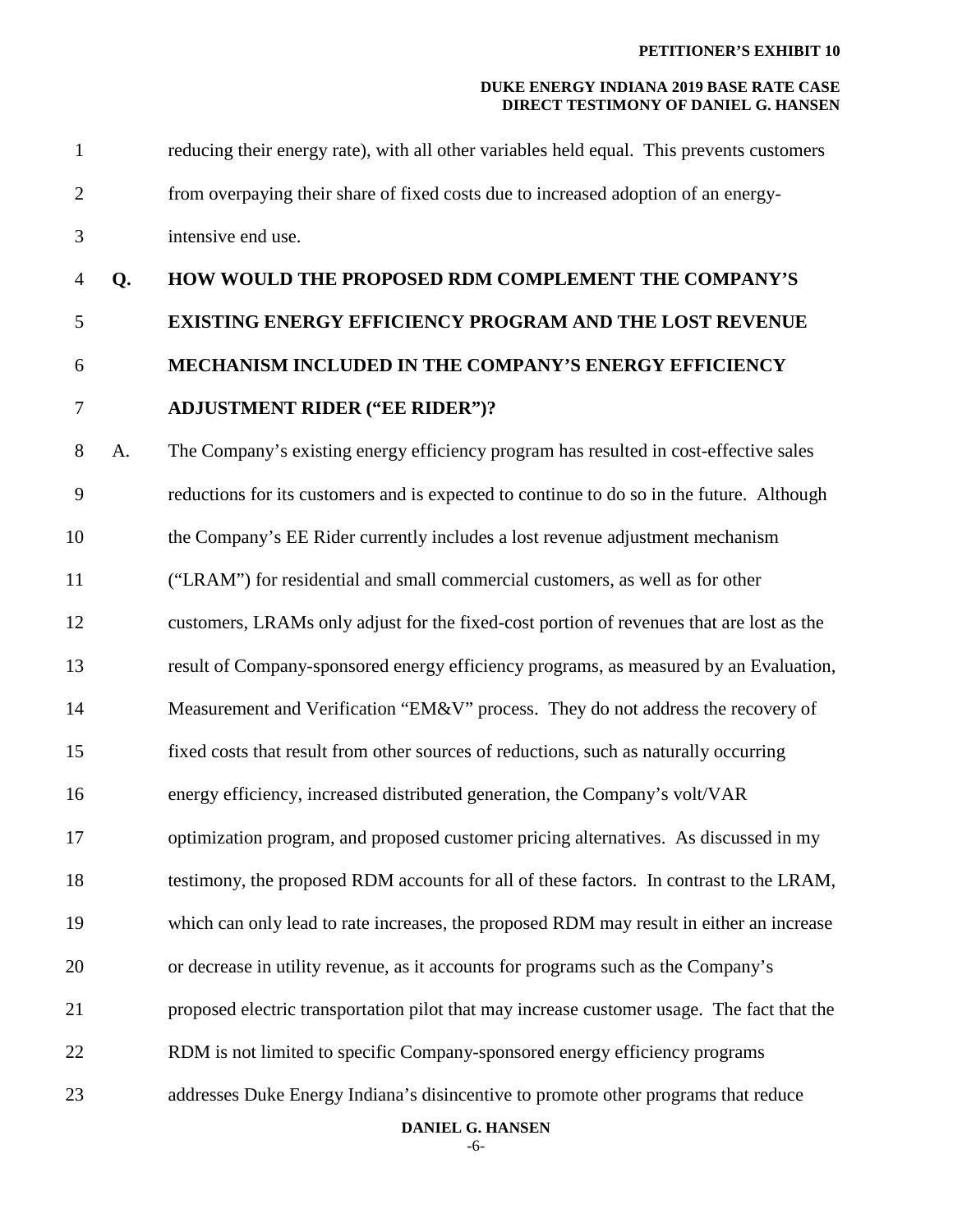#### **DUKE ENERGY INDIANA 2019 BASE RATE CASE DIRECT TESTIMONY OF DANIEL G. HANSEN**

**DANIEL G. HANSEN** 1 customer use. The RDM simply results in the Company recovering an amount of 2 revenue per customer toward fixed costs that is approved by the Commission in a base 3 rate case regardless of the actual level of sales. 4 **Q. HOW WOULD ADOPTING THE RDM FOR RESIDENTIAL AND SMALL**  5 **COMMERCIAL CUSTOMERS AFFECT THE RECOVERY OF LOST**  6 **REVENUES IN THE COMPANY'S EE RIDER?** 7 A. The RDM would completely replace the recovery of lost revenues in the Company's EE 8 Rider for residential and small commercial customers. The LRAM in the Company's EE 9 Rider would still be used to recover lost revenues associated with the successful 10 implementation of Company-sponsored energy efficiency programs for other customer 11 groups. The direct testimony of Company witness Diana L. Douglas explains in more 12 detail the impacts of RDM approval on the EE Rider. 13 **Q. WOULD ADOPTING THE RDM FOR RESIDENTIAL AND SMALL**  14 **COMMERCIAL CUSTOMERS IN LIEU OF RECOVERING LOST REVENUES**  15 **IN THE COMPANY'S EE RIDER AFFECT THE AMOUNT OF COST-**16 **EFFECTIVE ENERGY EFFICIENCY OFFERED BY THE COMPANY?**  17 A. No. Adopting the RDM in lieu of the LRAM would in no way affect the amount of cost-18 effective energy efficiency programs that Duke Energy Indiana would offer to its 19 customers. (However, as noted elsewhere in my testimony, it removes the Company's 20 disincentives to support third-party EE efforts.) The process for determining the target 21 amount of energy efficiency savings and the offered programs will not change, and the 22 Company will still receive program cost recovery and performance incentives for these 23 customer groups, as well as others, within the EE Rider. As with the LRAM that is

-7-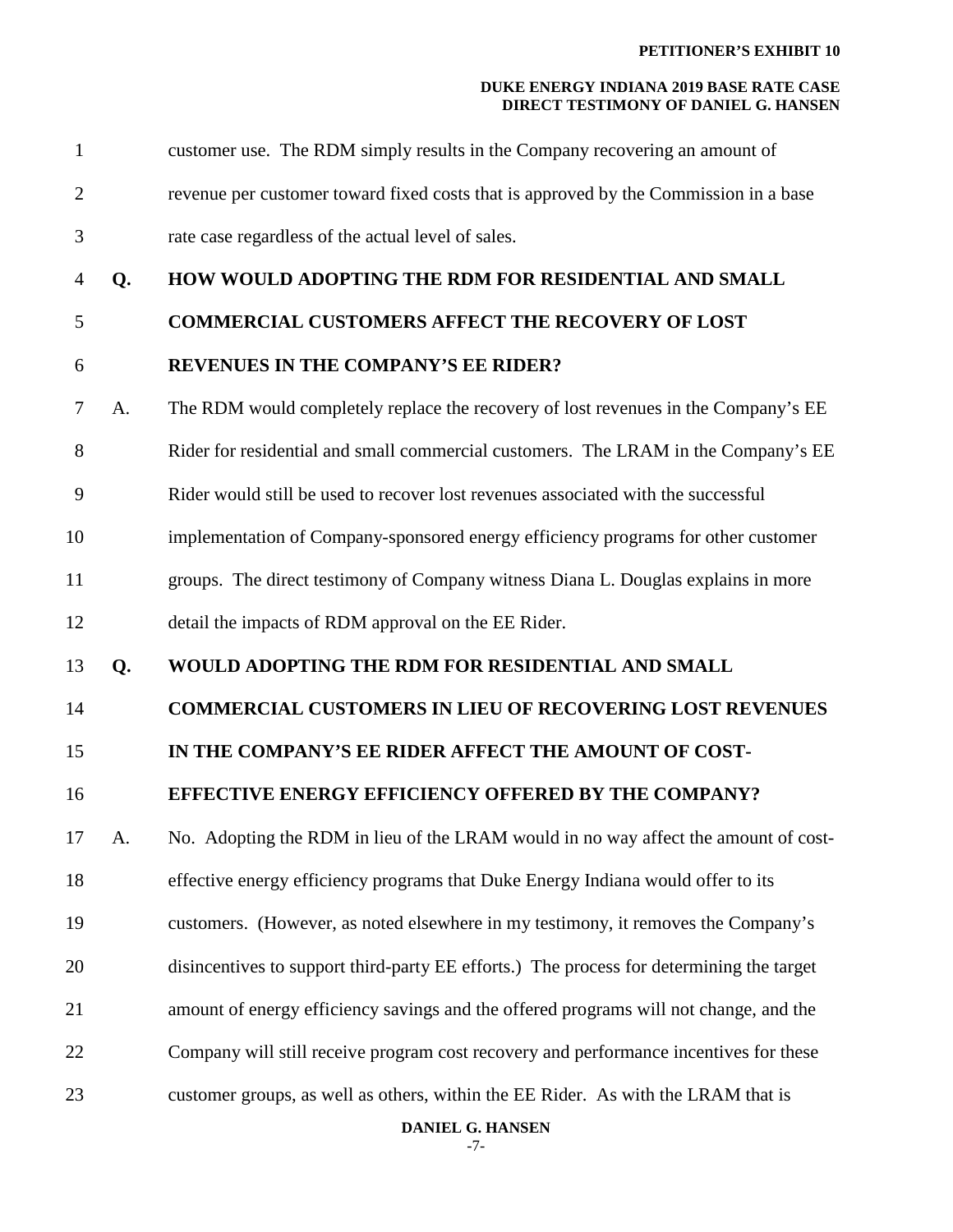#### **DUKE ENERGY INDIANA 2019 BASE RATE CASE DIRECT TESTIMONY OF DANIEL G. HANSEN**

| $\mathbf{1}$   |    | currently used in the EE Rider, the RDM would effectively eliminate the volumetric     |
|----------------|----|----------------------------------------------------------------------------------------|
| $\overline{c}$ |    | throughput disincentive associated with utility-offered energy efficiency programs for |
| 3              |    | these customer groups, while the LRAM will be continued within the EE Rider to         |
| $\overline{4}$ |    | eliminate the volumetric throughput disincentive for other customer groups.            |
| 5              | Q. | WHY DO YOU BELIEVE IT IS REASONABLE FOR DUKE ENERGY INDIANA                            |
| 6              |    | AND OTHER UTILITIES TO MOVE FROM AN ENERGY EFFICIENCY LRAM                             |
| $\tau$         |    | TO A BROADER MECHANISM SUCH AS THE COMPANY'S PROPOSED                                  |
| 8              |    | RDM?                                                                                   |
| 9              | A. | While an LRAM can be an effective method of removing utility disincentives to          |
| 10             |    | effectively administer its EE programs, the RDM would lead to several improvements.    |
| 11             |    | First, the RDM embeds a more comprehensive view of customer usage than an LRAM.        |
| 12             |    | That is, the RDM can lead to rate increases or decreases. For example, suppose the     |
| 13             |    | Company successfully promotes an EE program and at the same time its sales are higher  |
| 14             |    | than expected due to hotter than normal summer weather. If the weather-induced sales   |
| 15             |    | increase exceeds the EE savings, customer rates would be reduced through the RDM but   |
| 16             |    | increased through the LRAM. Second, the RDM may reduce the complexity associated       |
| 17             |    | EM&V. That is, under the RDM, parties would only need to know that energy savings      |
| 18             |    | are sufficiently high to pass a cost-benefit test. Third, the RDM would remove the     |
| 19             |    | Company's disincentive to support third-party conservation programs or Company-        |
| 20             |    | sponsored programs for which the benefits are difficult to track.                      |
| 21             | Q. | WOULD THE RDM AFFECT THE COMPANY'S INCENTIVE TO OPERATE                                |
| 22             |    | <b>EFFICIENTLY?</b>                                                                    |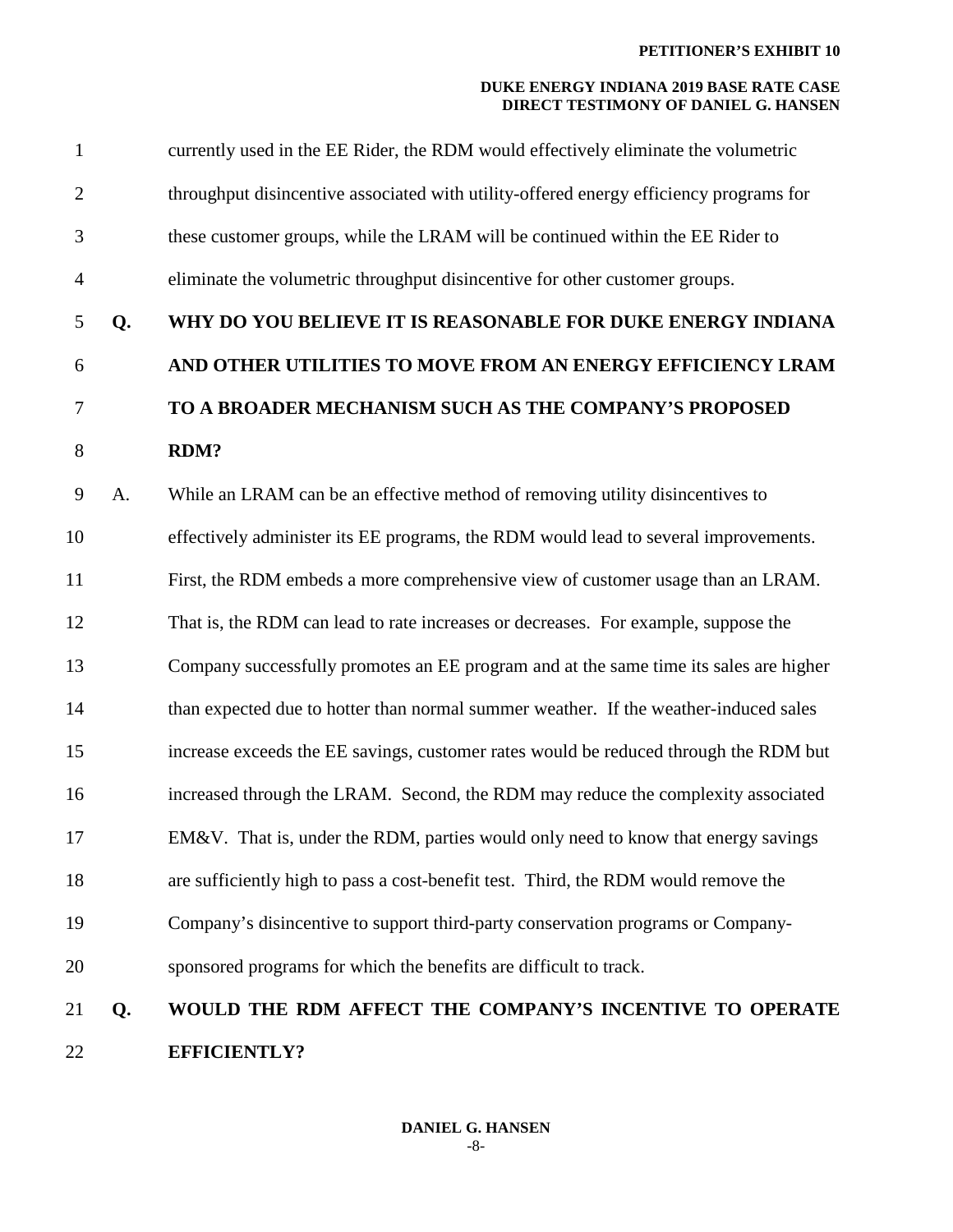#### **DUKE ENERGY INDIANA 2019 BASE RATE CASE DIRECT TESTIMONY OF DANIEL G. HANSEN**

| $\mathbf 1$    | $A_{\bullet}$ | No, the RDM would not affect Duke Energy Indiana's incentive to operate efficiently.          |
|----------------|---------------|-----------------------------------------------------------------------------------------------|
| $\overline{2}$ |               | The RDM affects only the revenue collected from applicable customers. It does not             |
| 3              |               | affect cost levels or guarantee a rate of return. The benefits the Company can expect to      |
| $\overline{4}$ |               | realize from operating efficiently are not changed by implementing the RDM.                   |
| 5              | Q.            | WOULD THE RDM REDUCE A CUSTOMER'S INCENTIVE TO CONSERVE?                                      |
| 6              | $A_{\bullet}$ | No. Because the Company is proposing to modify its retail rate design if the RDM is           |
| $\tau$         |               | approved, the customer-level incentive to conserve will <i>increase</i> under the RDM (as     |
| 8              |               | described earlier in my testimony). Furthermore, the recovery of deferrals through rates      |
| 9              |               | will have no effect on the customer-level incentive to conserve. That is, with the RDM in     |
| 10             |               | place, the customer will experience a bill reduction in the amount of the full volumetric     |
| 11             |               | rate, including all riders and fees, multiplied by the amount of saved energy (i.e., kWh).    |
| 12             |               | The portion of this bill reduction that is associated with the fixed-cost portion of the Rate |
| 13             |               | RS or CS base energy rates is then placed in the RDM deferral account for the utility to      |
| 14             |               | recover in the following year. Because each customer uses a very small percentage of the      |
| 15             |               | total group-level usage, a conserving customer pays back essentially none of its own lost     |
| 16             |               | revenues. Therefore, a customer's decision to conserve should not be affected by the          |
| 17             |               | presence of the RDM because the customer cannot conserve enough energy to affect the          |
| 18             |               | rate it pays in the following year. Because the energy rates will be higher (and the fixed    |
| 19             |               | connection charge lower) if the RDM is approved, customer incentives to conserve will         |
| 20             |               | be increased.                                                                                 |
| 21             | Q.            | <b>HAVE OTHER REGULATORS ACKNOWLEDGED THAT THE RECOVERY</b>                                   |
| 22             |               | OF DEFERRALS THROUGH A DECOUPLING MECHANISM DOES NOT                                          |

23 **AFFECT A CUSTOMER'S INCENTIVE TO CONSERVE?** 

**DANIEL G. HANSEN**

-9-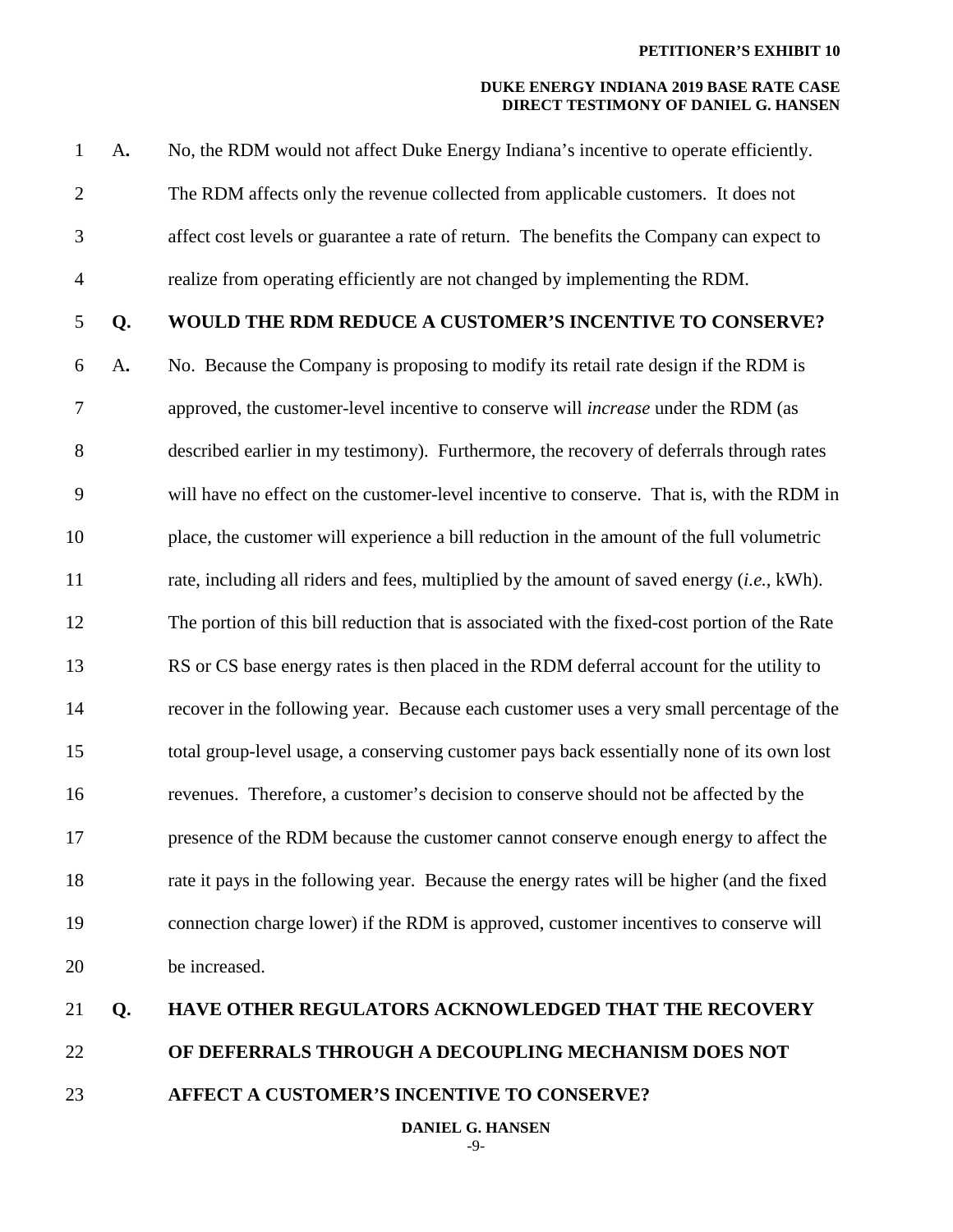#### **DUKE ENERGY INDIANA 2019 BASE RATE CASE DIRECT TESTIMONY OF DANIEL G. HANSEN**

1 A**.** Yes. The Oregon Public Utility Commission concluded that decoupling does not affect 2 customer incentive to conserve in Order No. 09-020 for Docket UE-[1](#page-10-0)97,<sup>1</sup> which 3 approved the Sales Normalization Adjustment, or SNA, for Portland General Electric. 4 The order stated the following: 5 Staff also argues that the SNA would create a disincentive for 6 customers to improve their energy efficiency because the SNA 7 would increase rates and reduce the bill savings. We believe that 8 the opposite is true: an individual customer's action to reduce usage 9 will have no perceptible effect on the decoupling adjustment, and 10 the prospect of a higher rate because of actions by others may 11 actually provide more incentive for an individual customer to 12 become more energy efficient. (Page 28) 13 **Q. HAVE OTHER ORGANIZATIONS PREFERRED DECOUPLING TO**  14 **ALTERNATIVES BECAUSE IT DOES NOT REDUCE A CUSTOMER'S**  15 **INCENTIVE TO CONSERVE?**  16 A**.** Yes. The Natural Resources Defense Council ("NRDC") has supported revenue 17 decoupling as a means of addressing utility disincentives to promote conservation 18 because decoupling preserves the customer's incentive to conserve.<sup>[2](#page-10-1)</sup> 19 **Q. HAS THE INDIANA UTILITY REGULATORY COMMISSION ("THE**  20 **COMMISSION") PREVIOUSLY APPROVED A MECHANISM LIKE THE**  21 **RDM?**  22 A**.** Yes, the Commission has approved revenue decoupling mechanisms for four natural gas 23 utilities: Citizens Gas, Indiana Natural Gas, Vectren Southern Indiana Gas, and Vectren 24 Indiana Gas. In each case, the decoupling mechanism is contained within an Energy

 $\overline{a}$ 

<span id="page-10-1"></span><span id="page-10-0"></span> $\frac{1 \text{ http://apps.puc.state.or.us/orders/2009ords/09-020.pdf}}{2 \text{ Energy Facts: Removing Disincentives to Utility Energy Efficiency Efficiency Efforts.}}$ [https://www.nrdc.org/sites/default/files/decoupling-utility-energy.pdf.](https://www.nrdc.org/sites/default/files/decoupling-utility-energy.pdf)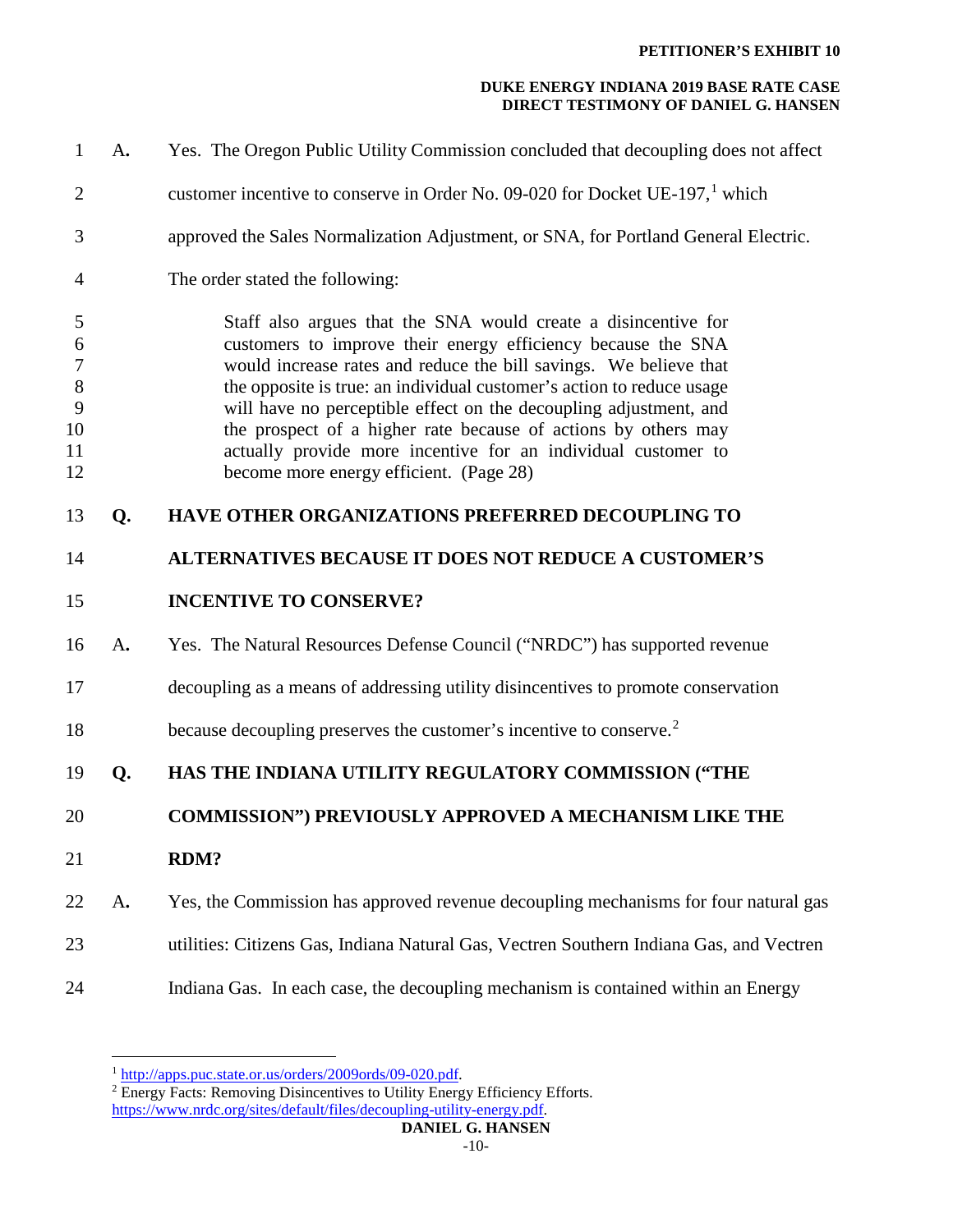#### **DUKE ENERGY INDIANA 2019 BASE RATE CASE DIRECT TESTIMONY OF DANIEL G. HANSEN**

|                | O. | <b>HAS REVENUE DECOUPLING BEEN APPROVED FOR OTHER FULLY</b>                                   |
|----------------|----|-----------------------------------------------------------------------------------------------|
| 6              |    | year.                                                                                         |
| 5              |    | with the proposed RDM, the SRC passes cumulative deferrals through to rates once per          |
| $\overline{4}$ |    | to allowed revenue that is adjusted for the number of customers currently served. As          |
| 3              |    | proposed RDM, in that it compares actual revenue (referred to as "margin" in the tariff)      |
| 2              |    | which is the same at each utility, is structured in a similar way as the Company's            |
| $\mathbf{1}$   |    | Efficiency Rider <sup>3</sup> and called the Sales Reconciliation Component ("SRC"). The SRC, |

 $\overline{a}$ 

## 8 **INTEGRATED ELECTRIC UTILITIES?**

9 A**.** Yes, a number of fully integrated electric utilities (i.e., those responsible for transmission, 10 distribution, and generation services) have revenue decoupling, including (with the state 11 or states in which a mechanism has been approved in parentheses): Avista Utilities (Idaho 12 and Washington), Hawaiian Electric Company (Hawaii), Idaho Power Company (Idaho), 13 Pacific Gas and Electric Company (PG&E, in California), Pacific Power (Washington), 14 Portland General Electric (Oregon), Puget Sound Energy (Washington), San Diego Gas 15 and Electric Company (SDG&E, in California), Southern California Edison (SCE, in 16 California), and Xcel Energy (Minnesota). Some of these mechanisms have been in 17 place for a number of years. Idaho Power Company's decoupling mechanism was 18 initially approved in 2006 as a three-year pilot program and is still in place. The three 19 California investor-owned utilities (PG&E, SCE, and SDG&E) had decoupling 20 implemented in 1982, removed due to market restructuring in the late 1990s, then

<span id="page-11-0"></span><sup>21</sup> reintroduced in the early 2000s after the California energy crisis. Note that many

<sup>&</sup>lt;sup>3</sup> The Energy Efficiency Rider is listed as Rider E at Citizens Gas; Appendix D at Indiana Natural Gas; and Appendix I at Vectren Southern Indiana Gas and Vectren Indiana Gas.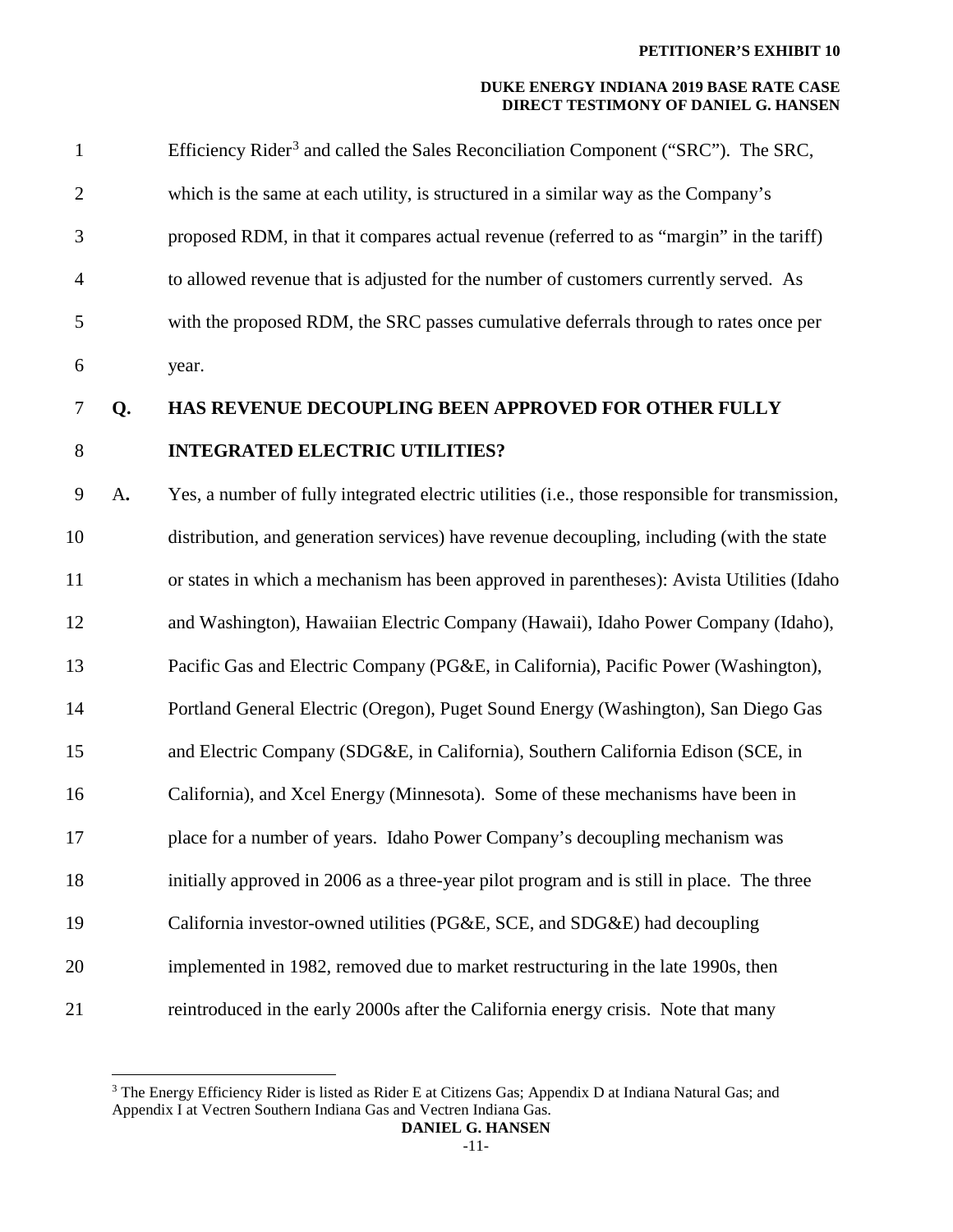#### **DUKE ENERGY INDIANA 2019 BASE RATE CASE DIRECT TESTIMONY OF DANIEL G. HANSEN**

| $\mathbf{1}$        |               | additional "wires only" electric utilities (i.e., those that deliver electricity but do not |
|---------------------|---------------|---------------------------------------------------------------------------------------------|
| $\overline{2}$      |               | provide generation services) have revenue decoupling.                                       |
| 3<br>$\overline{4}$ |               | III. DUKE ENERGY INDIANA'S PROPOSED REVENUE<br><b>DECOUPLING MECHANISM</b>                  |
| 5                   | Q.            | WHAT TOPICS WILL YOU ADDRESS IN THIS SECTION?                                               |
| 6                   | A.            | In this section of my testimony, I provide a detailed description of Duke Energy Indiana's  |
| $\tau$              |               | proposed RDM.                                                                               |
| 8                   | Q.            | AT A CONCEPTUAL LEVEL, HOW WOULD THE PROPOSED RDM                                           |
| 9                   |               | <b>FUNCTION?</b>                                                                            |
| 10                  | $A_{\bullet}$ | In the proposed RDM, Duke Energy Indiana records the monthly difference between the         |
| 11                  |               | RDM allowed fixed-cost revenue and actual fixed-cost revenue for each of the applicable     |
| 12                  |               | customer classes. This difference is called the "RDM deferral." These deferrals are         |
| 13                  |               | accumulated for 12 consecutive months, at which point the annual total is divided by        |
| 14                  |               | forecast sales to the customer class for the following year to calculate the RDM Charge     |
| 15                  |               | or Credit. When RDM allowed fixed-cost revenue is less than actual fixed-cost revenue,      |
| 16                  |               | customers receive a rate decrease or credit in the following year. When RDM allowed         |
| 17                  |               | fixed-cost revenue exceeds actual fixed-cost revenue, customers receive a rate increase or  |
| 18                  |               | charge in the following year. The RDM deferral will include the effects of weather (i.e.,   |
| 19                  |               | RDM allowed fixed-cost revenue is based on weather-normalized test-year revenues            |
| 20                  |               | while actual fixed-cost revenue fluctuates with weather conditions). As described below,    |
| 21                  |               | total RDM allowed fixed-cost revenue scales with the number of customers served.            |
| 22                  | Q.            | <b>HOW WOULD THE PROPOSED RDM AFFECT THE TOTAL AMOUNT OF</b>                                |
| 23                  |               | <b>REVENUE FROM RATES?</b>                                                                  |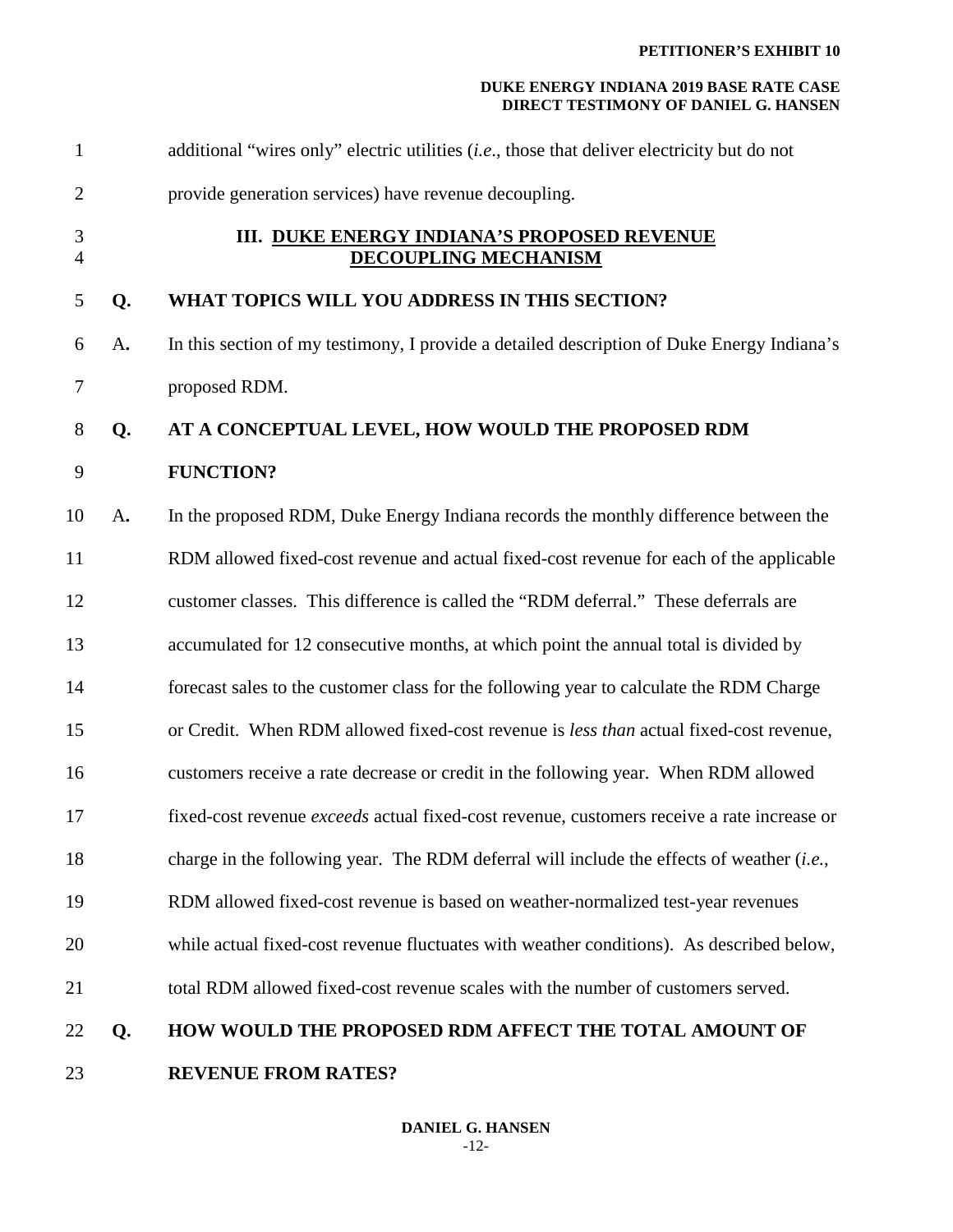#### **DUKE ENERGY INDIANA 2019 BASE RATE CASE DIRECT TESTIMONY OF DANIEL G. HANSEN**

| $\mathbf{1}$   | $A_{\bullet}$ | Through regulatory proceedings, Duke Energy Indiana establishes rates to collect a        |
|----------------|---------------|-------------------------------------------------------------------------------------------|
| $\overline{2}$ |               | specific amount of revenue from customers (the utility's revenue requirement) based on    |
| 3              |               | the test-year number of customers and energy usage by those customers (referred to as     |
| $\overline{4}$ |               | "billing determinants"). Currently, the actual revenue Duke Energy Indiana records        |
| 5              |               | varies from the revenue requirement set in the last rate case proceeding due to both      |
| 6              |               | changes in the number of customers served and their energy use. Changes in energy use     |
| $\tau$         |               | may be due to variability in weather, increases in appliance and home energy efficiency,  |
| 8              |               | customer-owned generation, and variations in economic conditions in and around Duke       |
| 9              |               | Energy Indiana's service territory. The Company's RDM proposal is to record the           |
| 10             |               | difference between actual revenues and allowed revenues toward fixed-cost recovery,       |
| 11             |               | which are a product of allowed fixed-cost revenue per customer (to be established in this |
| 12             |               | rate case proceeding and adjusted in future rate proceedings) and the number of           |
| 13             |               | customers served in the current month. By recovering or refunding the difference          |
| 14             |               | between RDM allowed fixed-cost revenue and actual fixed-cost revenue, the RDM             |
| 15             |               | eliminates the variability in revenue toward fixed-cost recovery due to variations in     |
| 16             |               | customer usage levels, regardless of the cause, but retains variability in fixed-cost     |
| 17             |               | revenue due to the number of customers served.                                            |
|                |               |                                                                                           |

### 18 **Q. HOW WILL RDM DEFERRALS BE CALCULATED?**

19 A**.** Each month, the Company will compare RDM allowed fixed-cost revenue to actual 20 fixed-cost revenue from Rate RS and CS tariff rates, with the difference entered in the 21 RDM deferral account. The calculation of the deferral for customer group *g* in month *m* 22 (*Deferral<sub>m,g</sub>*) is shown in Equation 1. The equation has the same form regardless of the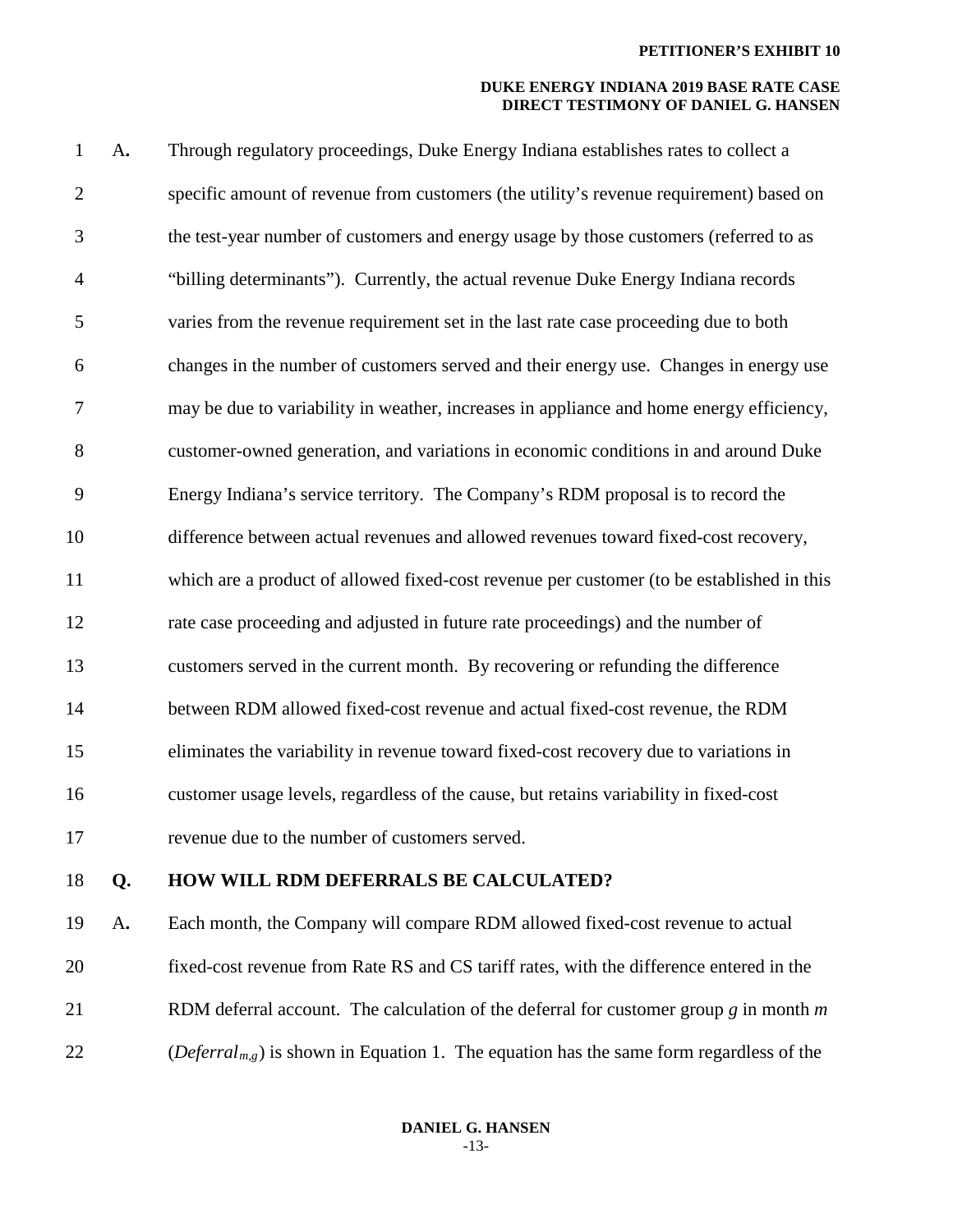#### **DUKE ENERGY INDIANA 2019 BASE RATE CASE DIRECT TESTIMONY OF DANIEL G. HANSEN**

| $\mathbf{1}$   | customer class to which it is applied; only the parameter values $(e.g., the fixed revenue)$     |
|----------------|--------------------------------------------------------------------------------------------------|
| $\overline{2}$ | per customer) change when the RDM is applied to different customer classes.                      |
| 3              | Equation 1: $Defernal_{m,g} = C_{m,g} \times FRC_{m,g} - kWh_{m,g} \times FEC_g$                 |
| $\overline{4}$ | where                                                                                            |
| 5              | $C_{m,g}$ = The number of customers served for customer class g served during month m.           |
| 6              | $FRC_{m,g}$ = Fixed revenue per customer for customer class g served during month m, which       |
| 7              | represents the allowed weather-normalized revenue per customer toward fixed costs, as            |
| 8              | determined each time base rates change based on the revenue requirements and billing             |
| 9              | determinants established in each proceeding.                                                     |
| 10             | $kWh_{m,g}$ = Billed sales during month <i>m</i> for customer class <i>g</i> .                   |
| 11             | $FECg$ = The fixed energy charge for customer class g, which represents the fixed-cost           |
| 12             | component of base rates for customer class g.                                                    |
| 13             | The first term of Equation 1, $C_{m,g}$ x $FRC_{m,g}$ , represents the total allowed fixed-      |
| 14             | cost revenue under the RDM, calculated as the allowed fixed-cost revenue per customer            |
| 15             | multiplied by the number of customers currently served. This term shows that total               |
| 16             | allowed fixed-cost revenue changes with the number of customers served. The second               |
| 17             | term of Equation 1 ( $kWh_{m,g}$ x $FEC_g$ ) represents the actual fixed-cost revenue collected  |
| 18             | from customer class $g$ during month $m$ , calculated as the product of the billed sales to the  |
| 19             | class and the fixed-cost component of the per-kWh rates. RDM deferrals (whether                  |
| 20             | positive or negative) will not earn interest. Because the $kWh_{m,g}$ values are based on billed |
| 21             | usage that is not weather-normalized, the resulting RDM deferral will include the effect         |
| 22             | of weather on fixed-cost revenue. That is, the RDM weather normalizes Duke Energy                |

#### **DANIEL G. HANSEN** -14-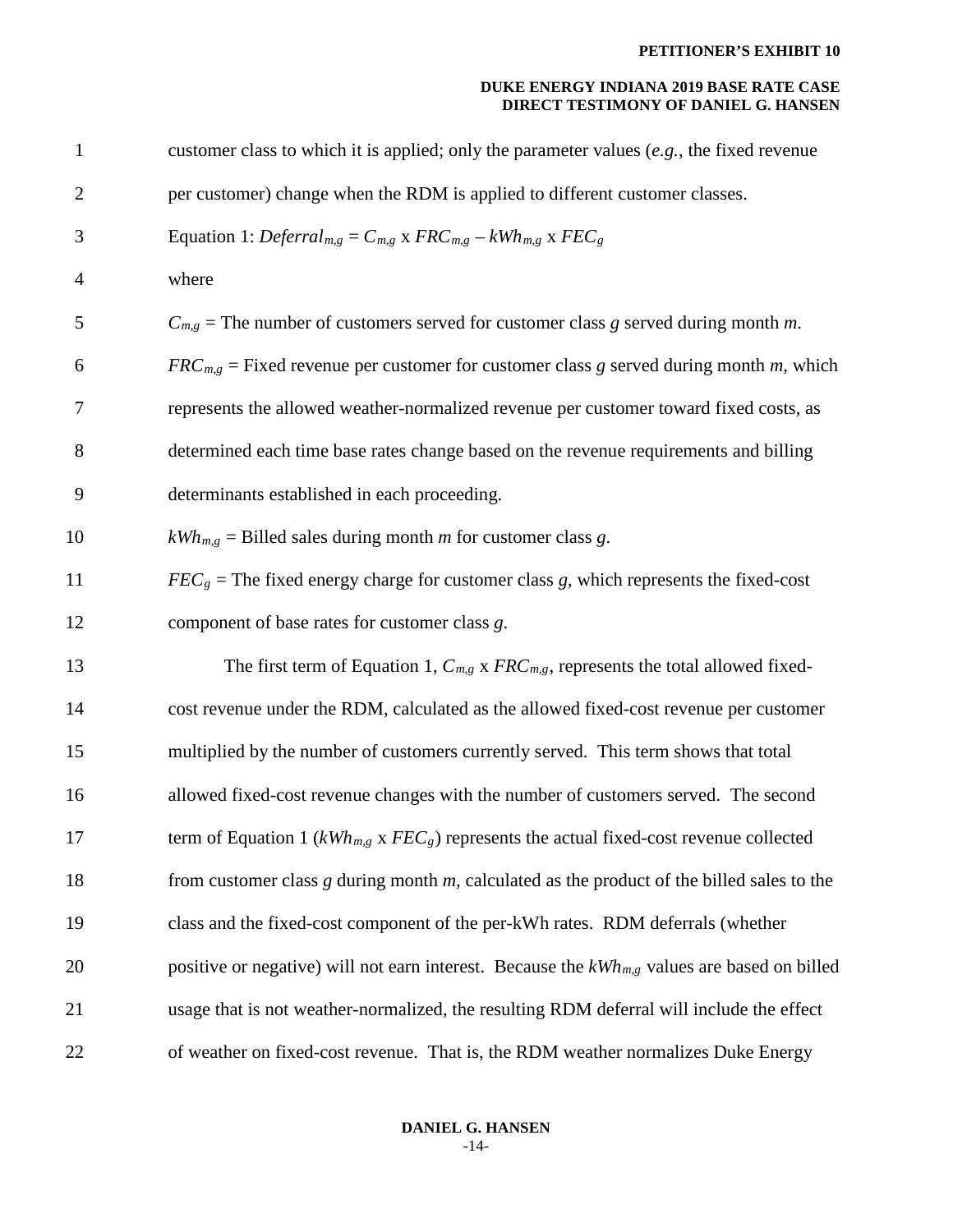#### **DUKE ENERGY INDIANA 2019 BASE RATE CASE DIRECT TESTIMONY OF DANIEL G. HANSEN**

**DANIEL G. HANSEN** -15- 1 Indiana's fixed-cost revenue and adjusts for any other factors that result in a change in 2 usage per customer versus the test-year usage per customer used in setting the base rates. 3 **Q. HOW WILL THE COMPANY DETERMINE THE VALUE OF** *Cm,g***, OR THE**  4 **NUMBER OF CUSTOMERS SERVED?** 5 A. The value of  $C_{m,g}$  is based on the number of customers billable, which is calculated as the 6 connection charge revenue divided by the connection charge rate. This definition is used 7 in place of the number of customers billed, which can include more than one customer for 8 the same meter in a given month due to move outs/move ins. Customers that move 9 out/move in during a billing cycle receive a prorated connection charge, which is 10 reflected in Duke Energy Indiana's connection charge revenues. Therefore, the 11 Company's proposal to use the number of customers billable provides an accurate 12 number of meters receiving service for the month and prevents double counting of 13 customer premises in the calculation of allowed revenue. 14 **Q. HOW WILL THE COMPANY DETERMINE THE VALUES FOR THE FIXED**  15 **REVENUE CHARGE, OR** *FRCm,g***?**  16 A**.** The *FRCm,g* values will be based on the test-year fixed-cost revenue and number of 17 customer bills in each customer class. That is, the same inputs used to calculate the per-18 kWh energy charges and connection charges through this proceeding will be used to 19 calculate the FRC values. Prior to calculating the FRC values, the Company removes 20 variable costs included in base rates. This process is described in the testimony of 21 Company witness Ms. Maria T. Diaz and is illustrated on Schedule 1 of Petitioner's 22 Exhibit 7-H (MTD). Each month's FRC is calculated by multiplying the annual FRC 23 (calculated from the full test year) by the test-year monthly shares of sales (in kWh) for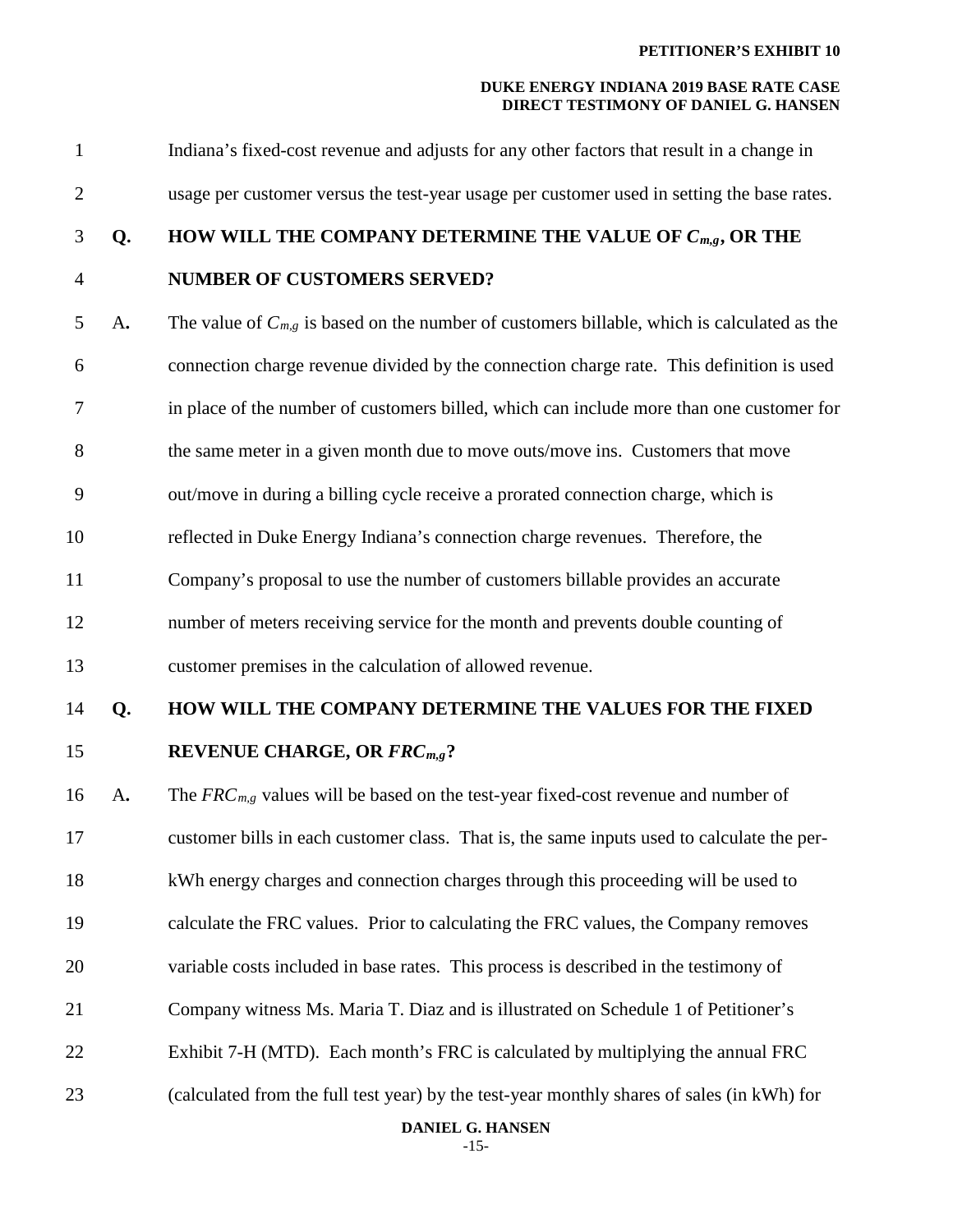#### **DUKE ENERGY INDIANA 2019 BASE RATE CASE DIRECT TESTIMONY OF DANIEL G. HANSEN**

| $\mathbf{1}$   | the applicable customers. For example, if each month had the same amount of usage, the     |
|----------------|--------------------------------------------------------------------------------------------|
| $\overline{2}$ | monthly FRC values would all be one twelfth of the annual FRC. The resulting values        |
| 3              | will reflect the seasonal pattern of sales and revenue per customer, such as the fact that |
| $\overline{4}$ | Rate RS customers have lower revenue per customer during spring and fall months than       |
| 5              | in summer and winter months. For those customers, if the RDM used a single FRC value       |
| 6              | across the entire year in place of the proposed month-specific values, it would tend to    |
| 7              | produce refunds during summer and winter months (when RDM allowed fixed-cost               |
| 8              | revenue would tend to be less than actual fixed-cost revenue) and surcharges during        |
| 9              | spring and fall months (when RDM allowed fixed-cost revenue would tend to exceed           |
| 10             | actual fixed-cost revenue). The use of monthly FRC values results in RDM allowed           |
| 11             | fixed-cost revenue values that better reflect the actual fixed-cost revenue for Duke       |
| 12             | Energy Indiana each month. Schedule 2 of Petitioner's Exhibit 7-H (MTD) contains the       |
| 13             | Company's proposed FRC values for each customer class and month of year. The data          |
| 14             | submitted is based on proposed rates and billing determinants. Note that the FRC values    |
| 15             | will be updated whenever base rates change.                                                |

16 **Q. HOW WILL THE COMPANY DETERMINE THE VALUES FOR THE FIXED**  17 **ENERGY CHARGE, OR** *FECg***?** 

18 A**.** The *FECg* value will be calculated using the same fixed-cost revenue value used in the 19 annual FRC calculation described above, but divided through by total test-year sales for 20 the applicable customers rather than the test-year number of customer bills (as is done for 21 the FRC calculation). A single FEC value will be used for every month of the year and 22 customer class (RS and CS). Schedule 1 of Petitioner's Exhibit 7-H (MTD) contains the 23 Company's proposed FEC values for each customer class, including the underlying data.

**DANIEL G. HANSEN**

-16-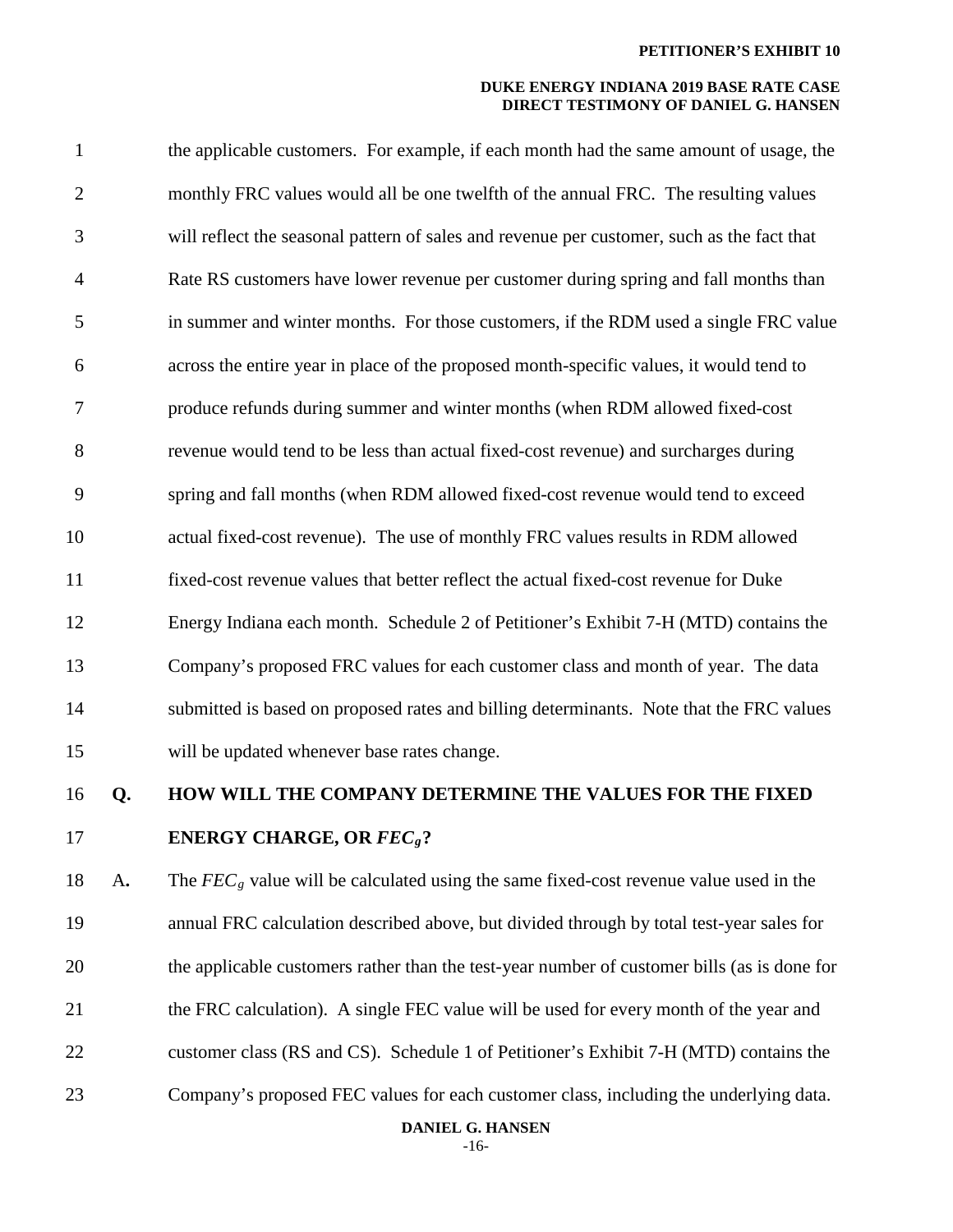#### **DUKE ENERGY INDIANA 2019 BASE RATE CASE DIRECT TESTIMONY OF DANIEL G. HANSEN**

1 The data submitted is based on proposed rates and billing determinants. As with the 2 FRC, the FEC values will be updated whenever base rates change.

# 3 **Q. CAN YOU PROVIDE SIMPLE EXAMPLES OF HOW THE CALCULATIONS**

# 4 **OUTLINED ABOVE WOULD WORK?**

5 A**.** Yes. Let's assume that through this rate case Duke Energy Indiana will establish that it 6 needs to collect \$1,300 toward fixed costs from 10 customers with a fixed connection 7 charge of \$10 per customer per year, or \$100 in total per year. The remaining \$1,200 will 8 be collected from sales volumes, or \$120 per customer. Assuming sales to each customer 9 is 2,400 kWh during the test year, the flat energy rate to collect the \$1,200 will be \$0.05 10 per kWh (\$1,200 / (10 customers x 2,400 kWh)). The annual FRC in this example is 11  $$120 ($1,200$ from sales volumes / 10 customers). The FEC in this example is $0.05$ 12 (\$1,200 from sales volumes / 2,400 kWh). 13 Suppose that in the year after the rate case, the number of customers stays at 10

14 and use per customer increases to 2,500 kWh. Actual fixed-cost revenues for the year 15 will be \$1,250 (2,500 kWh/customer x \$0.05/kWh FEC x 10 customers). Under current 16 ratemaking methods (in the absence of the RDM), Duke Energy Indiana would gain \$50 17 compared to the revenues set in the rate case due to the increase in sales.

18 In contrast, under the RDM the \$50 gain would be refunded to customers in the 19 following year. That is, actual fixed-cost revenue would still be \$1,250, but the RDM 20 allowed fixed-cost revenue would be \$1,200 (the \$120 FRC multiplied by the 10

- 
- 21 customers served). Duke Energy Indiana would record a deferral of negative \$50 for the
- 22 year and give it back to customers in the following year through a rate decrease (of \$50
- 23 divided by the expected sales during the year).

# **DANIEL G. HANSEN**

-17-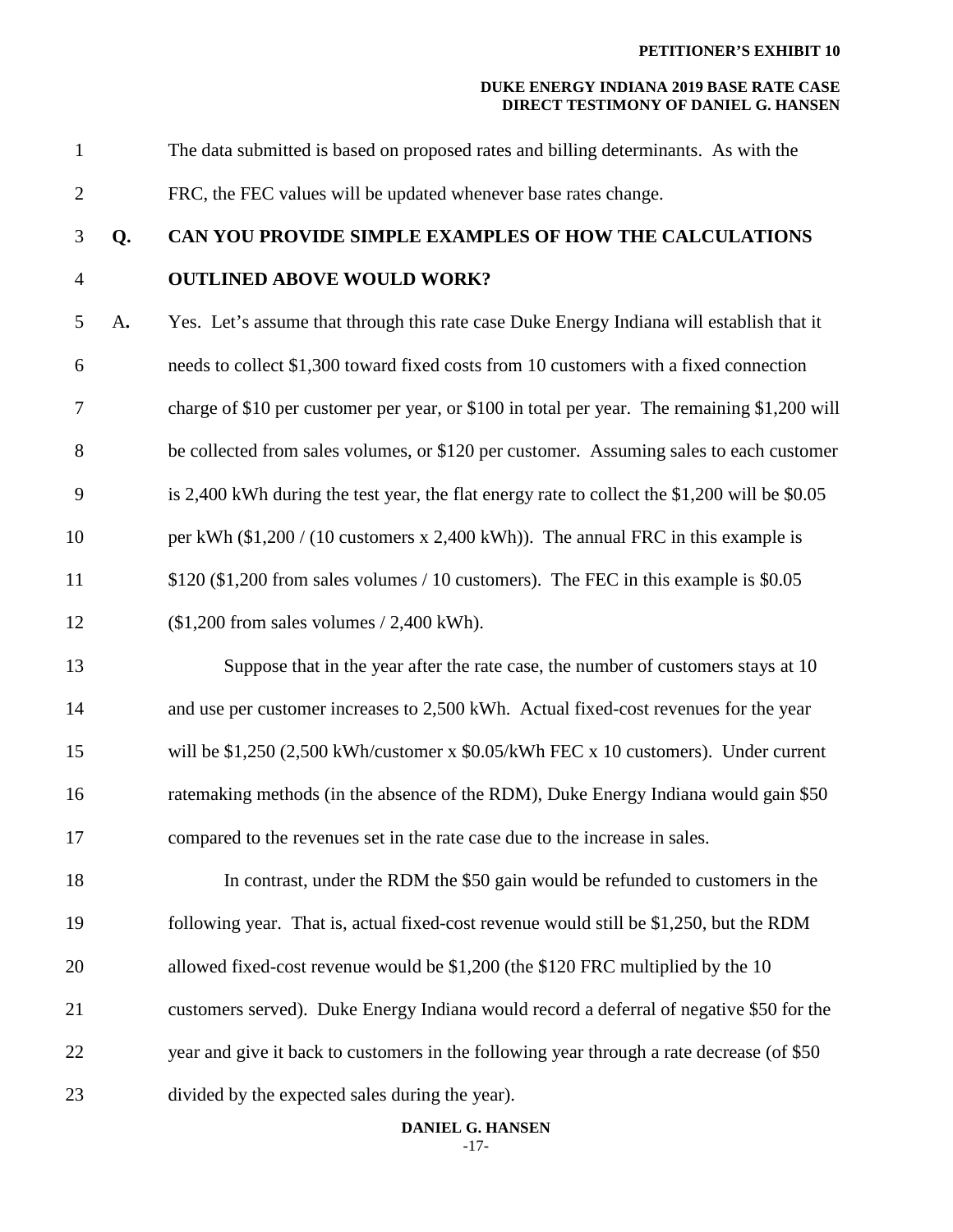#### **DUKE ENERGY INDIANA 2019 BASE RATE CASE DIRECT TESTIMONY OF DANIEL G. HANSEN**

| $\mathbf{1}$   |    | The previous example shows what happens when sales increase but the number of             |
|----------------|----|-------------------------------------------------------------------------------------------|
| $\overline{2}$ |    | customers served stays the same. Now suppose that the number of customers served          |
| 3              |    | increases but use per customer remains the same. Specifically, suppose the number of      |
| $\overline{4}$ |    | customers served increases by 1 and use per customer remains 2,400 kWh. Actual fixed-     |
| 5              |    | cost revenue would be \$1,320 (2,400 kWh/customer x \$0.05/kWh FEC x 11 customers).       |
| 6              |    | Without the RDM, Duke Energy Indiana would gain \$120 compared to the rate case.          |
| $\tau$         |    | With the RDM in place, RDM allowed fixed-cost revenue would be \$1,320 (11)               |
| 8              |    | customers times \$120 FRC), which exactly matches the actual fixed-cost revenue. Thus,    |
| 9              |    | there would be no RDM deferral for that year. The general point from these examples is    |
| 10             |    | that the RDM will only affect Company revenue due to changes in use per customer. If      |
| 11             |    | the only thing that changes relative to the test year is the number of customers served   |
| 12             |    | (i.e., use per customer remains at the test-year level), the RDM will have no effect.     |
| 13             | Q. | HOW WOULD THE PROPOSED RDM DEFERRAL BE CONVERTED TO A                                     |
| 14             |    | <b>CHARGE OR CREDIT?</b>                                                                  |
| 15             | A. | Every twelve months, the cumulative RDM deferral for each customer group would be         |
| 16             |    | converted to a dollar-per-kWh charge or credit by dividing the deferral amount by the     |
| 17             |    | forecast sales to the customer group. A positive cumulative deferral would result in a    |
| 18             |    | charge while a negative cumulative deferral would result in a credit. Separate            |
| 19             |    | calculations will be made for each affected customer class $(e.g.,$ Rate RS and Rate CS), |
| 20             |    | which prevents the RDM from causing inter-class cross-subsidies. Schedule 3 of            |
| 21             |    | Petitioner's Exhibit 7-H (MTD) provides an example of the deferral calculation when use   |
| 22             |    | per customer decreases by 0.5 percent.                                                    |

#### **DANIEL G. HANSEN** -18-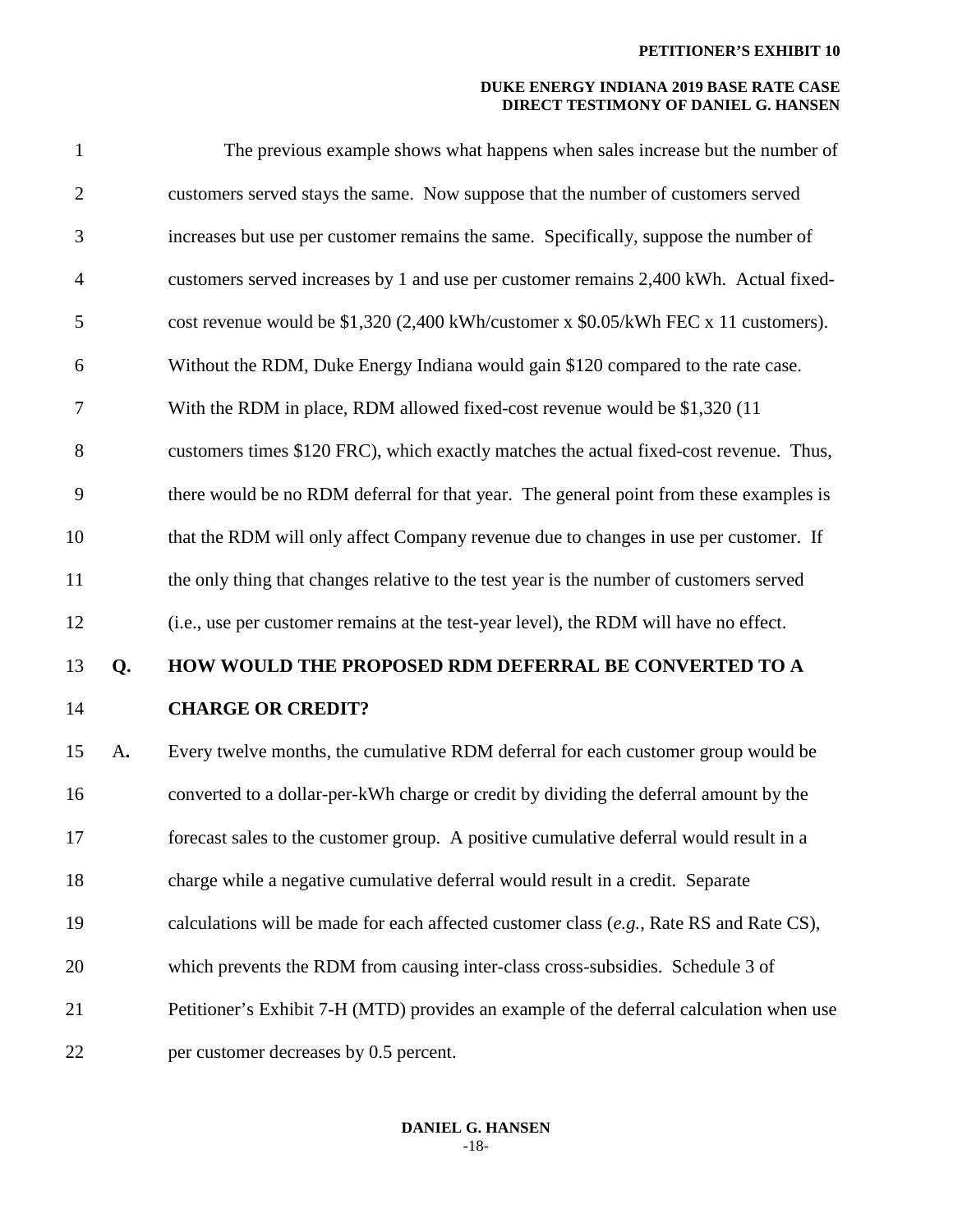#### **DUKE ENERGY INDIANA 2019 BASE RATE CASE DIRECT TESTIMONY OF DANIEL G. HANSEN**

| $\mathbf 1$    | Q. | WHAT ADMINISTRATIVE SCHEDULE DOES DUKE ENERGY INDIANA                                   |
|----------------|----|-----------------------------------------------------------------------------------------|
| $\overline{2}$ |    | PROPOSE FOR THE RDM?                                                                    |
| 3              | A. | The RDM administrative schedule is described in the testimony of Company witness Ms.    |
| 4              |    | Maria T. Diaz.                                                                          |
| 5              | Q. | WHAT PORTION OF THE ELECTRIC RATES WILL BE INCLUDED IN THE                              |
| 6              |    | RDM?                                                                                    |
| 7              | A. | The RDM only applies to revenue collected from the portion of RS and CS tariffed base   |
| 8              |    | energy charges that recover fixed costs. It does not apply to the connection charge     |
| 9              |    | (which is already fixed on a per-customer basis) or any rate adjustment riders. As      |
| 10             |    | discussed previously, the EE Rider will be modified during the RDM pilot period to      |
| 11             |    | exclude energy efficiency lost revenue for these residential and small commercial rate  |
| 12             |    | groups.                                                                                 |
| 13             | Q. | WHAT ARE THE APPLICABLE ELECTRIC SERVICE CLASSES FOR THE                                |
| 14             |    | RDM?                                                                                    |
| 15             | A. | The RDM will apply to customers served on the Rate RS (Schedule for Residential and     |
| 16             |    | Farm Electric Service), Riders 6.3 (Optional High Efficiency Residential Service, and   |
| 17             |    | Rate CS (Schedule for Commercial Electric Service). The RDM excludes customers          |
| 18             |    | served on all other rates, including Rider 7.1 (Optional High Efficiency Total Electric |
| 19             |    | Commercial Service) and Rider 20 (Your FixedBill). For purposes of the initial program, |
| 20             |    | Duke Energy Indiana would like to focus on the mass-market residential and commercial   |
| 21             |    | customers served on Rates RS and CS. Larger customers, including those served on        |
| 22             |    | Rates LLF and HLF are excluded from the RDM. As noted below, Duke Energy Indiana        |

**DANIEL G. HANSEN** -19-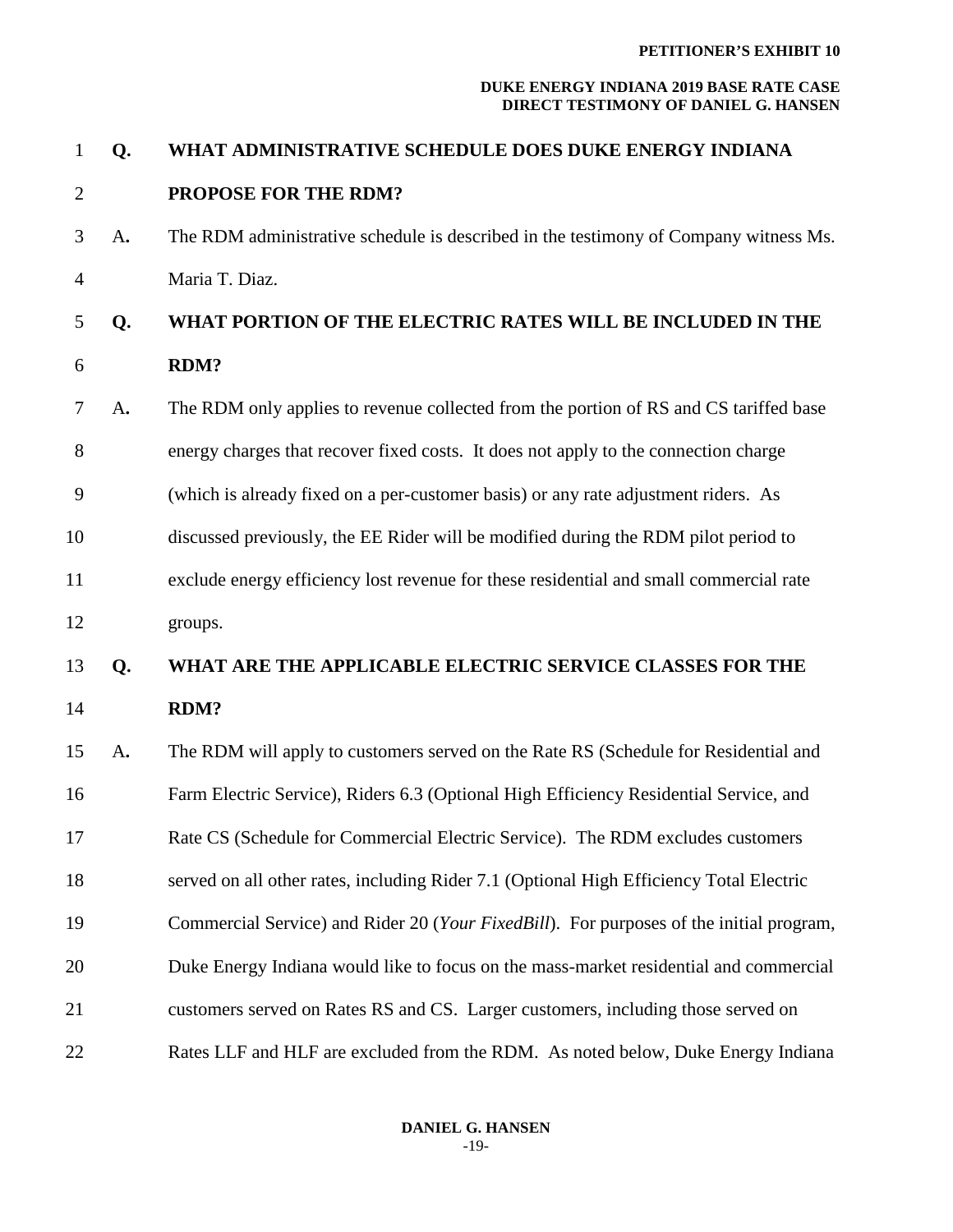#### **DUKE ENERGY INDIANA 2019 BASE RATE CASE DIRECT TESTIMONY OF DANIEL G. HANSEN**

1 will be providing an evaluation of the RDM and may recommend at that time to maintain, 2 expand, or discontinue the program.

#### 3 **Q. HOW LONG WOULD THE RDM BE IN EFFECT?**

- 4 A**.** Duke Energy Indiana is proposing to implement the RDM as a five-year program. Duke
- 5 Energy Indiana will provide an evaluation of the program prior to expiration and
- 6 recommend whether the program should be maintained, expanded, or discontinued in a
- 7 separately filed proceeding. At the end of the five years, the RDM would expire unless
- 8 the Commission approves its continued use as proposed in a separately filed proceeding.
- 9 The Company's evaluation of the RDM will include documentation of the annual
- 10 deferrals and resulting rate changes and an estimate of the extent to which each year's
- 11 deferral was caused by weather vs. non-weather factors.

# 12 **Q. IS THE COMPANY FILING A TARIFF FOR THE RDM FOR COMMISSION**  13 **APPROVAL?**

14 A**.** Yes. The proposed tariff, Standard Contract Rider No. 99, is attached as Petitioner's

15 Exhibit 7-H (MTD), sponsored by Company witness Ms. Maria T. Diaz, who will also 16 describe the proposed implementation and mechanics in more detail in her direct

- 17 testimony.
- 

### 18 **IV. SUMMARY OF RECOMMENDATIONS**

# 19 **Q. PLEASE SUMMARIZE YOUR TESTIMONY.**

- 20 A**.** I have described Duke Energy Indiana's proposed Revenue Decoupling Mechanism
- 21 (RDM), which would complement the Company's proposed dynamic pricing pilots and
- 22 support rate design changes that would increase customer incentives to conserve energy
- 23 and self-generate. The RDM accomplishes this task through a tracking account that

**DANIEL G. HANSEN**

-20-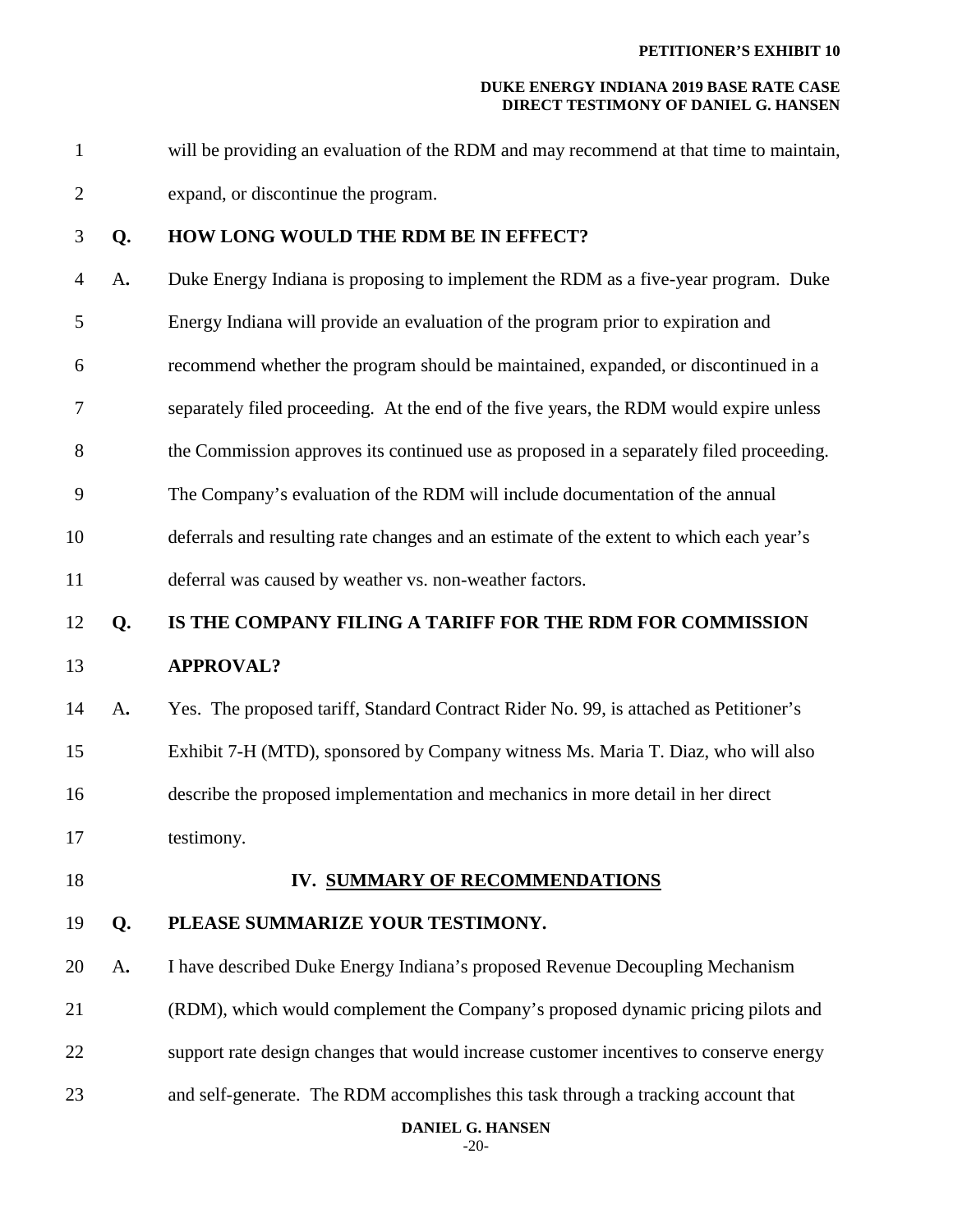#### **DUKE ENERGY INDIANA 2019 BASE RATE CASE DIRECT TESTIMONY OF DANIEL G. HANSEN**

| $\mathbf{1}$   |    | removes the link between customer usage decisions and Company revenue toward fixed         |
|----------------|----|--------------------------------------------------------------------------------------------|
| $\overline{2}$ |    | costs, with the resulting deferrals being collected from (or refunded to) customers        |
| 3              |    | through a dollar-per-kWh charge (or credit) in the following year. The RDM aligns          |
| 4              |    | Company and customer interests, ensuring Duke Energy Indiana's presence as a partner       |
| 5              |    | in helping its customers make best use of their rate options and in promoting conservation |
| 6              |    | and energy efficiency. In addition, the RDM maintains the Company's incentive to           |
| 7              |    | promote economic growth and operate efficiently.                                           |
| 8              | Q. | PLEASE SUMMARIZE YOUR RECOMMENDATIONS.                                                     |
| 9              | A. | I recommend that the Indiana Utility Regulatory Commission approves the RDM five-          |
| 10             |    | year program as described in my testimony.                                                 |
| 11             | Q. | WAS PETITIONER'S EXHIBIT 10-A (DGH) PREPARED BY YOUR OR AT                                 |
| 12             |    | <b>YOUR DIRECTION?</b>                                                                     |
| 13             | A. | Yes, it was.                                                                               |
| 14             | Q. | DOES THIS CONCLUDE YOUR TESTIMONY?                                                         |
| 15             | A. | Yes, it does.                                                                              |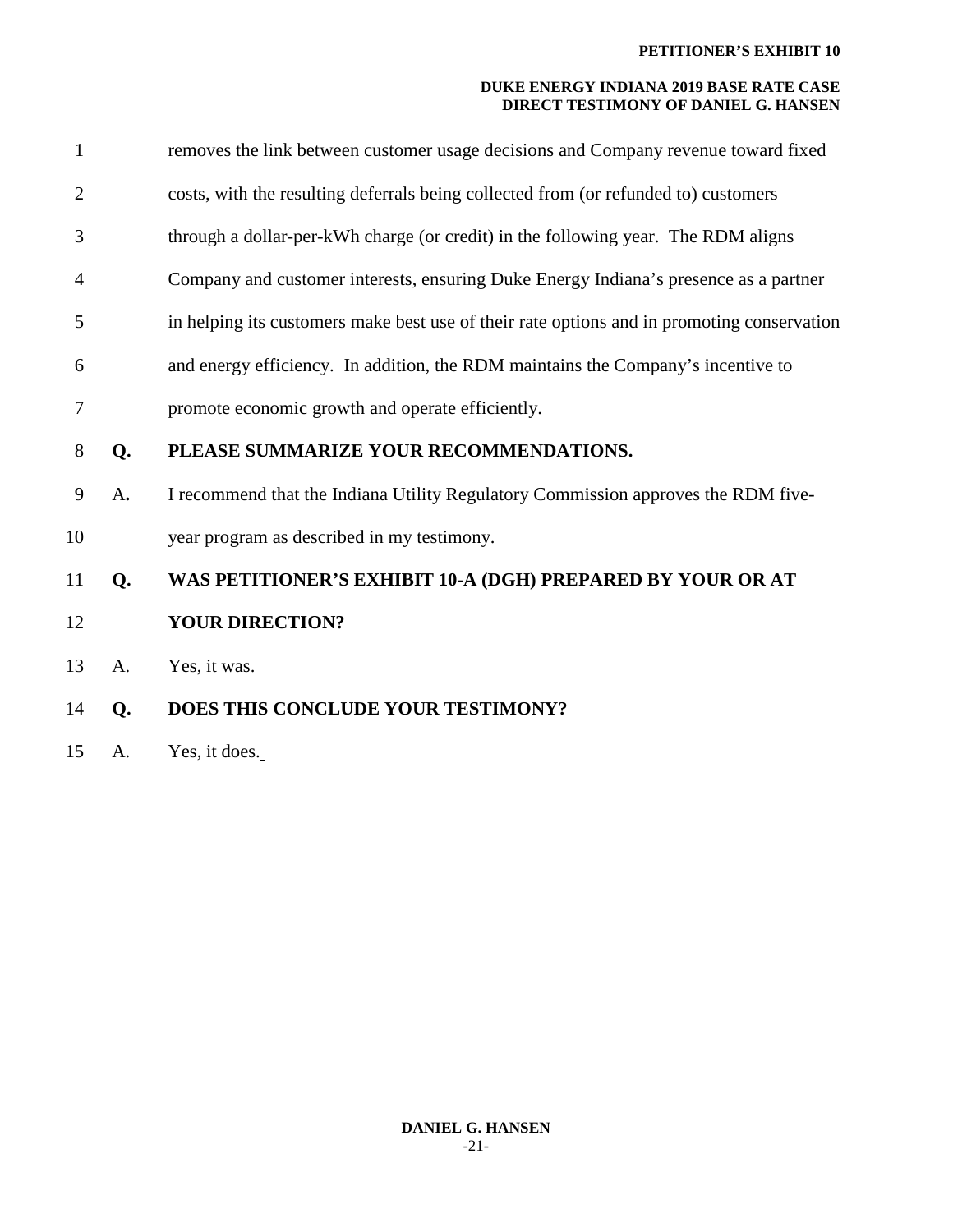# **Daniel G. Hansen**

RESUME

## **Address:**

800 University Bay Drive, Suite 400 Madison, WI 53705–2299 Telephone: 608.231.2266 Fax: 608.231.2108 Email: dghansen@caenergy.com

## **Academic Background:**

PhD, Michigan State University, 1997, Economics MA, Michigan State University, 1993, Economics BA, Trinity University, 1991, Economics and History

## **Positions Held:**

Vice President, Laurits R. Christensen Associates, Inc. 2006–present Senior Economist, Laurits R. Christensen Associates, Inc., 1999–2005 Economist, Laurits R. Christensen Associates, Inc., 1997–1999

## **Professional Experience:**

I work in a variety of areas related to retail and wholesale pricing in electricity and natural gas markets. I have used statistical models to forecast customer usage, estimate customer load response to changing prices, and estimate customer preferences for product attributes. I have developed and priced new product options; evaluated existing pricing programs; evaluated the risks associated with individual products and product portfolios; and developed cost-of-service studies. I have conducted evaluations and provided testimony regarding revenue decoupling and weather adjustment mechanisms.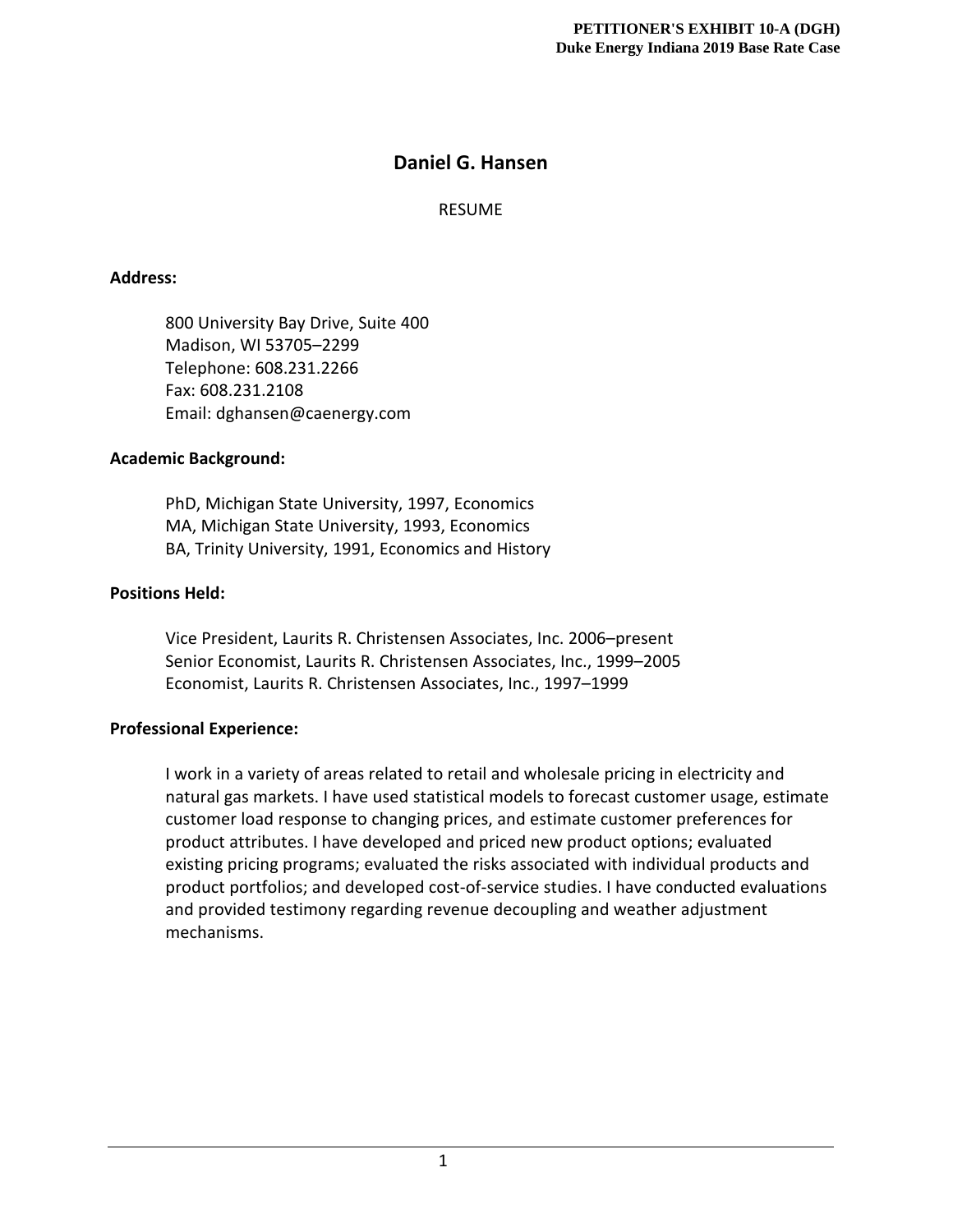## **Major Projects:**

Assisted a utility in forecasting the load impacts from a new residential peak-time rebate program.

Evaluated residential demand response pilot programs with programmable-controllable thermostats.

Developed long-term forecasting models for an electric utility.

Conducted a review of an electric utility's load forecasting methods.

Conducted an independent evaluation of a revenue decoupling mechanism for an electric utility.

Estimated load impacts for commercial and industrial demand response programs.

Evaluated a straight-fixed variable rate design for a natural gas utility.

Estimated the load impacts from a residential peak-time rebate program.

Worked with a state's regulatory staff to evaluate alternative electricity pricing structures for residential, commercial, and industrial customers.

Assisted a utility in meeting regulatory requirements regarding the allocation of distribution services.

Evaluated a residential electricity pricing pilot program.

Evaluated the cost effectiveness of automated demand response technologies.

Evaluated and modified short- and long-term electricity sales and demand forecasting models.

Created a short-term electricity demand forecasting model.

Prepared testimony regarding the return on equity effects associated with natural gas revenue decoupling mechanisms.

Conducted an independent evaluation of two natural gas revenue decoupling mechanisms

Created forecasts of load impacts from electricity demand response programs.

Estimated historical the load impacts from electricity demand response programs.

Prepared testimony regarding a proposed natural gas decoupling mechanism.

Prepared testimony regarding the weather normalization of test year sales and revenues.

Participated on a regulatory proceeding panel to discuss decoupling mechanisms.

Prepared testimony regarding a proposed electricity decoupling mechanism.

Prepared a report and testimony regarding a natural gas decoupling mechanism.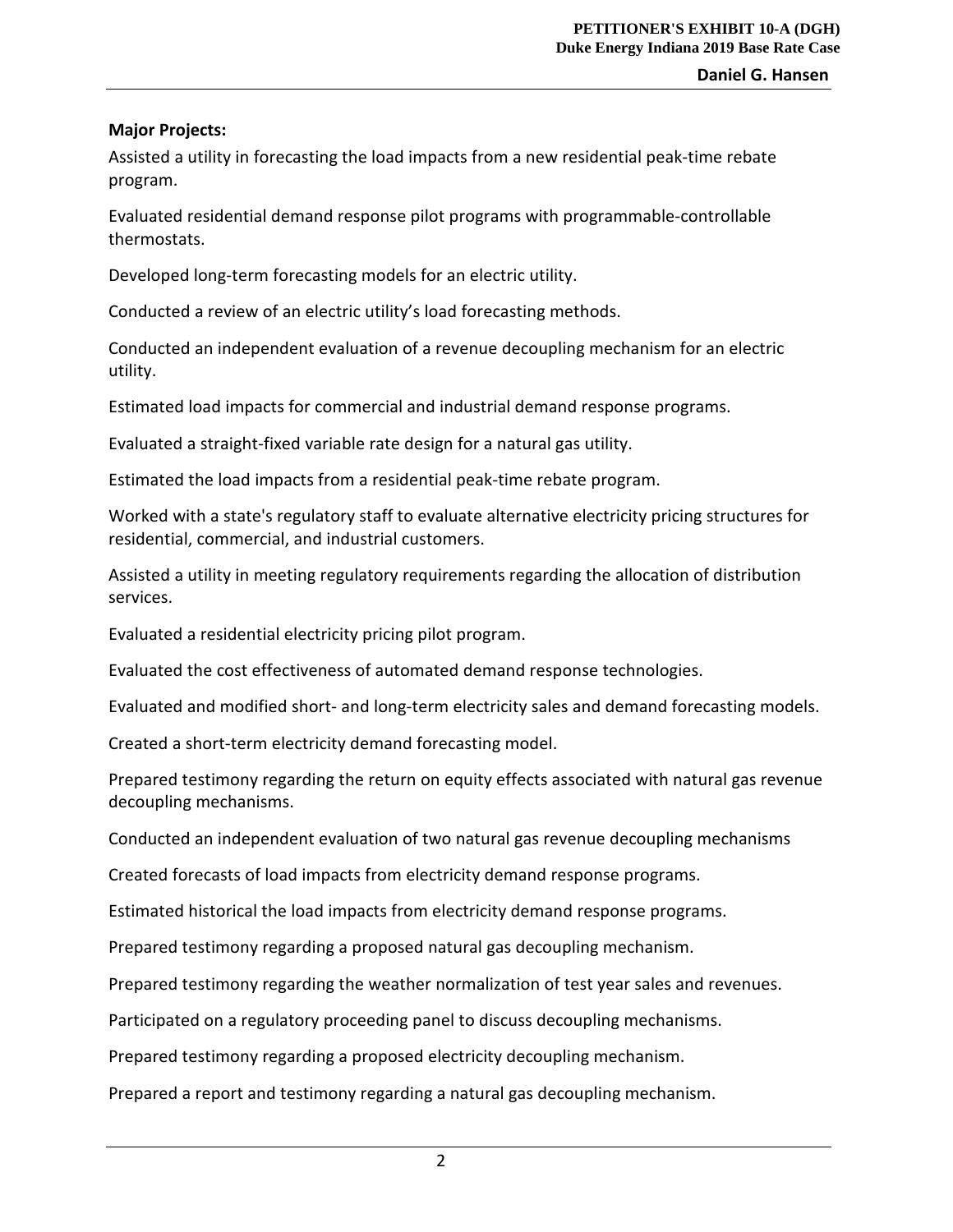Evaluated a model that estimated the costs associated with removing and relicensing hydroelectric facilities.

Assisted an electric utility in evaluating new rate options for commercial and industrial customers.

Designed and evaluated time-of-use and critical-peak pricing rates for an electric utility.

Reviewed cost-of-service study for a municipal electric utility.

Produced a report on rate design methods that provide appropriate incentives for demand response and energy efficiency.

Assisted in wholesale power procurement process.

Evaluated a weather-adjustment mechanism for a natural gas utility.

Assessed weather-related fixed cost recovery risk for an electric utility.

Evaluated a revenue decoupling mechanism for a natural gas utility.

Estimated price responsiveness of real-time pricing customers.

Evaluated the need for electricity transmission and distribution standby rates for a utility.

Developed a market share simulation model using conjoint survey results of electricity distributors.

Conducted conjoint surveyed of electricity distributors regarding rate structure preferences.

Developed a method to calculate a retail forward contract risk premium.

Prepared a report on the performance of Financial Transmission Rights (FTRs) in the PJM electricity market.

Reviewed a retail pricing model for use in a competitive electricity market.

Provided support in a natural gas rate case filing.

Simulated outcomes associated with alternative wholesale rate offers to electricity distributors.

Developed a business case to support a natural gas fixed bill product.

Assessed the accuracy of a natural gas fixed bill pricing algorithm.

Audited an evaluation of the costs associated with implementing a renewable portfolio standard.

Developed a model to value interruptible provisions in a long-term customer contract.

Performed a study on the determinants of electricity price differences across utilities and regions.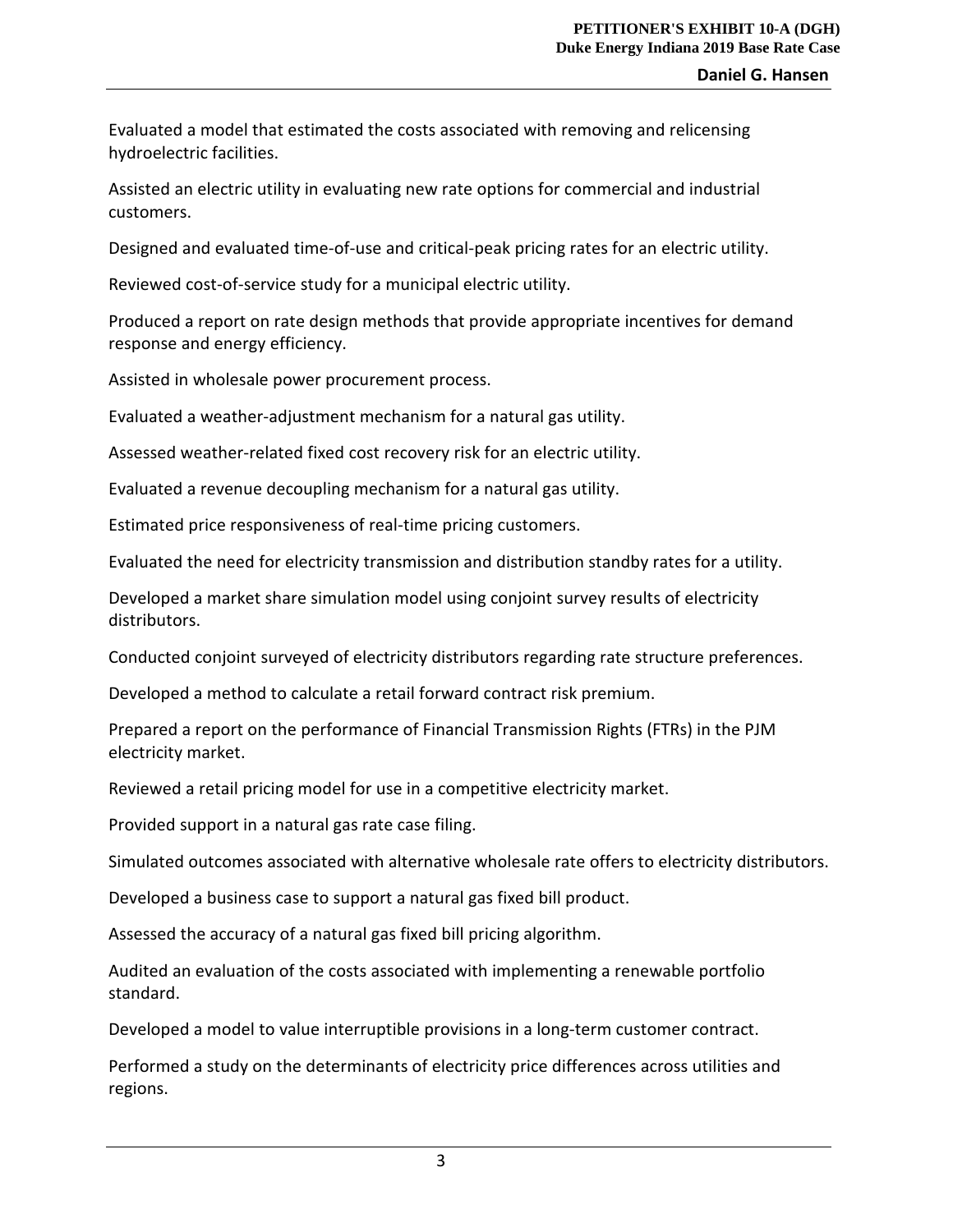#### **Daniel G. Hansen**

Developed long-term demand and energy forecasts.

Conducted market research to assess customer interest in new product options.

Recommended new retail pricing products for commercial and industrial customers.

Prepared a report on the fundamentals of retail electricity risk management.

Prepared a report that presented a taxonomy of retail electricity pricing products.

Presented at a workshop in Africa regarding deregulated electricity markets.

Prepared a report on the effectiveness of distributed resources in mitigating price risk.

Performed a valuation of energy derivatives consistent with FAS 133.

Created an electricity market share forecasting model.

Developed standby rates for an electric utility.

Developed an electricity wholesale price forecast.

Forecasted retail customer loads for an electric utility.

Assisted in mediating a new product development process with a utility and its industrial customers.

Developed a model that simulates wholesale market price changes due to retail load response.

Developed a pricing model for an innovative financial product.

Estimated changes in wholesale electricity prices due to customer load response.

Oversaw creation of software that estimates customer satisfaction with utilities.

Developed a model to economically evaluate a capital addition to a generator.

Developed a wholesale version of the Product Mix Model.

Evaluate Risk Implications of New Product Offering.

Mixed Logit Estimation of Customer Preferences.

Estimation of Customer Price Responsiveness.

Product Mix Model Workshops.

Unbundling and Rate Design.

Development of a Computer Program.

Large Commercial and Industrial Customer Rate Analysis.

Residential Customer Rate Analysis.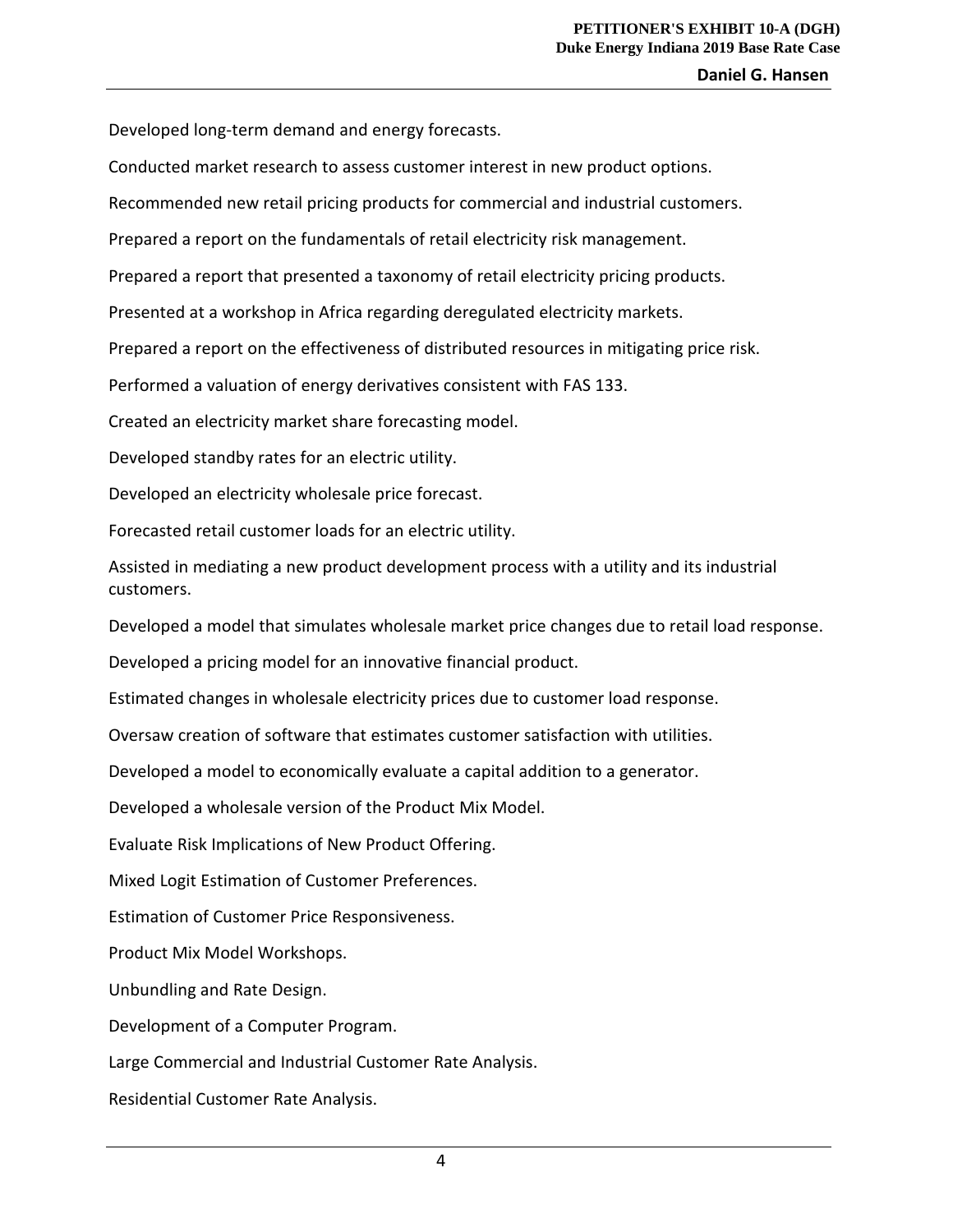**Daniel G. Hansen**

Survey of Power Marketers.

Development of Multi-Period Analysis Tool.

Evaluating the Effect of Alternative Rates on System Load.

Estimating the Persistence of Weather Patterns.

Electricity Customer Survey Data Analysis.

Product Mix Analysis for Small Customers.

Survey of Postal Facilities.

# **Professional Papers:**

"2018 Load Impact Evaluation of Pacific Gas and Electric Company's Residential Time-of-Use Rates: *Ex-post* and *Ex-ante* Report," with David Armstrong, 2019.

"2018 Load Impact Evaluation of California Statewide Base Interruptible Programs (BIP) for Non-Residential Customers: *Ex-post* and *Ex-ante* Report," with Michael Ty Clark and David Armstrong, 2019.

"2018 Load Impact Evaluation for Pacific Gas & Electric Company's SmartAC<sup>TM</sup> Program," with Corey Lott, 2019.

"2018 Load Impact Evaluation of San Diego Gas and Electric's Voluntary Residential Critical Peak Pricing (CPP) and Time-of-Use (TOU) Rates," with Michael Ty Clark and Nick Crowley, 2019.

"2017 Load Impact Evaluation of Pacific Gas and Electric Company's Residential Time-of-Use Rates: *Ex-post* and *Ex-ante* Report," with David Armstrong, 2018.

"2017 Load Impact Evaluation of California Statewide Demand Bidding Programs (DBP) for Non-Residential Customers: *Ex-post* and *Ex-ante* Report," with Nick Crowley, 2018.

"2017 Load Impact Evaluation of California Statewide Base Interruptible Programs (BIP) for Non-Residential Customers: *Ex-post* and *Ex-ante* Report," with Michael Ty Clark and Nick Crowley, 2018.

"2017 Load Impact Evaluation of Non-Residential Critical Peak Pricing (CPP) Rates," with Michael Ty Clark, Corey Lott, and Nick Crowley, 2018.

"2017 Load Impact Evaluation of San Diego Gas and Electric's Voluntary Residential Critical Peak Pricing (CPP) and Time-of-Use (TOU) Rates," with Michael Ty Clark and Nick Crowley, 2018.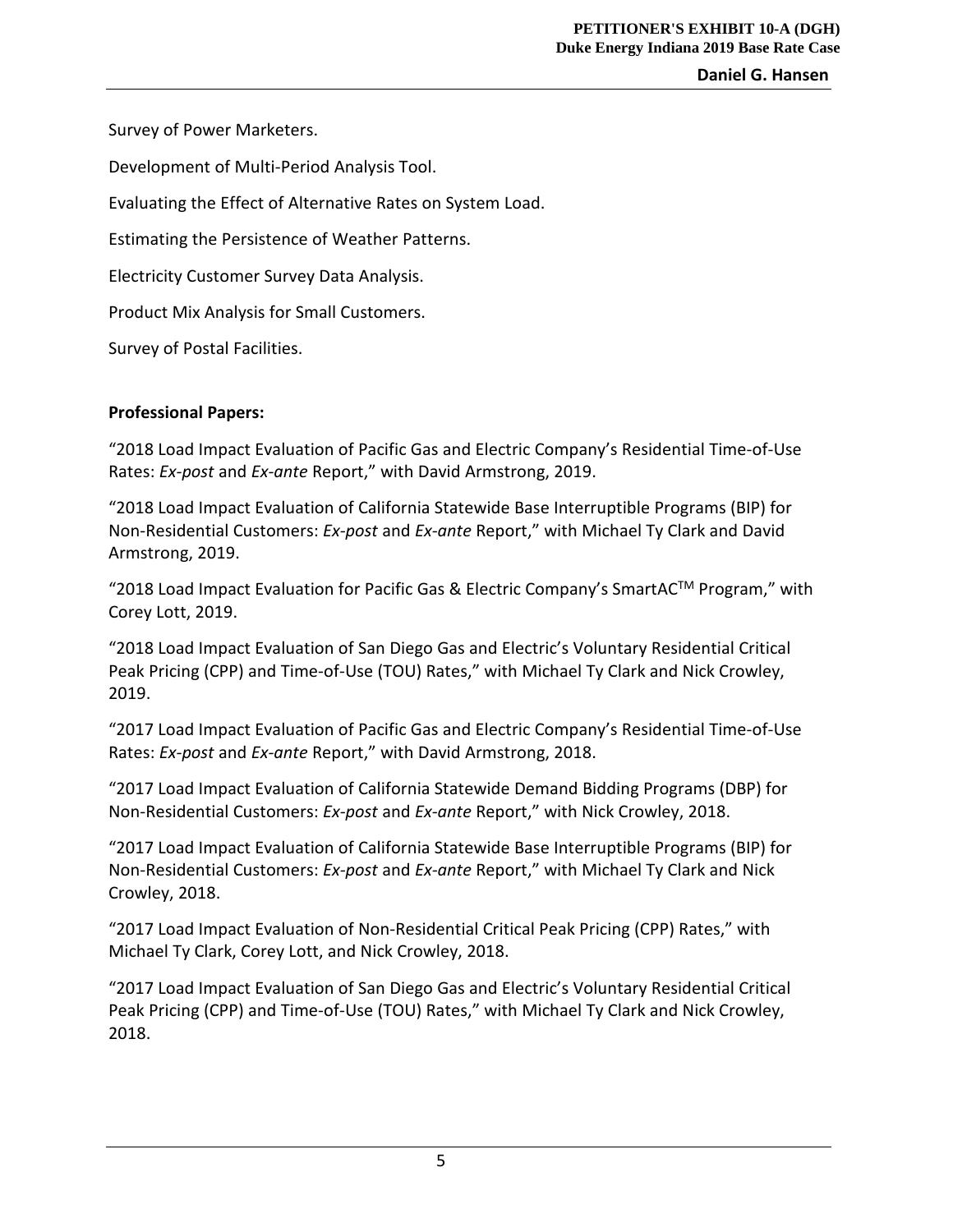"2016 Load Impact Evaluation of Pacific Gas and Electric Company's Residential Time-Based Pricing Programs: *Ex-post* and *Ex-ante* Report," with Steven Braithwait and David Armstrong, 2017.

"2016 Load Impact Evaluation of Pacific Gas and Electric Company's Mandatory Time-of-Use Rates for Small, Medium, and Agricultural Non-residential Customers: *Ex-post* and *Ex-ante* Report," with Michael Ty Clark and Nick Crowley, 2017.

"2016 Load Impact Evaluation of California Statewide Demand Bidding Programs (DBP) for Non-Residential Customers: *Ex-post* and *Ex-ante* Report," with Tim Huegerich, 2017.

"2016 Load Impact Evaluation of San Diego Gas and Electric's Voluntary Residential Critical Peak Pricing (CPP) and Time-of-Use (TOU) Rates," with Steven D. Braithwait and Michael Ty Clark, 2017.

"2015 Load Impact Evaluation of Pacific Gas and Electric Company's Residential Time-Based Pricing Programs: *Ex-post* and *Ex-ante* Report," with Steven Braithwait and David Armstrong, 2016.

"2015 Load Impact Evaluation of Pacific Gas and Electric Company's Mandatory Time-of-Use Rates for Small, Medium, and Agricultural Non-residential Customers: *Ex-post* and *Ex-ante* Report," with Marlies Patton, 2016.

"2015 Load Impact Evaluation of California Statewide Demand Bidding Programs (DBP) for Non-Residential Customers: *Ex-post* and *Ex-ante* Report," with Michael Ty Clark, 2016.

"2015 Load Impact Evaluation of California Statewide Base Interruptible Programs (BIP) for Non-Residential Customers: *Ex-post* and *Ex-ante* Report," with Tim Huegerich, 2016.

"Statewide Time-of-Use Scenario Modeling for 2015 California Energy Commission Integrated Energy Policy Report," with Steven Braithwait and David Armstrong, 2015.

"2014 Statewide Load Impact Evaluation of California Aggregator Demand Response Programs: *Ex-post* and *Ex-ante* Load Impacts," with Steven Braithwait and David Armstrong, 2015.

"2014 Load Impact Evaluation of California Statewide Demand Bidding Programs (DBP) for Non-Residential Customers: *Ex-post* and *Ex-ante* Report," with Steven Braithwait and David Armstrong, 2015.

"2014 Load Impact Evaluation of California Statewide Base Interruptible Programs (BIP) for Non-Residential Customers: *Ex-post* and *Ex-ante* Report," with Tim Huegerich, 2015.

"2014 Load Impact Evaluation of Southern California Edison's Mandatory Time-of-Use Rates for Small and Medium-Sized Business and Agricultural Customers: *Ex-post* and *Ex-ante* Report," with Marlies Patton, 2015.

"2014 Load Impact Evaluation of Pacific Gas and Electric Company's Mandatory Time-of-Use Rates for Small and Medium Non-residential Customers: *Ex-post* and *Ex-ante* Report," with Marlies Patton, 2015.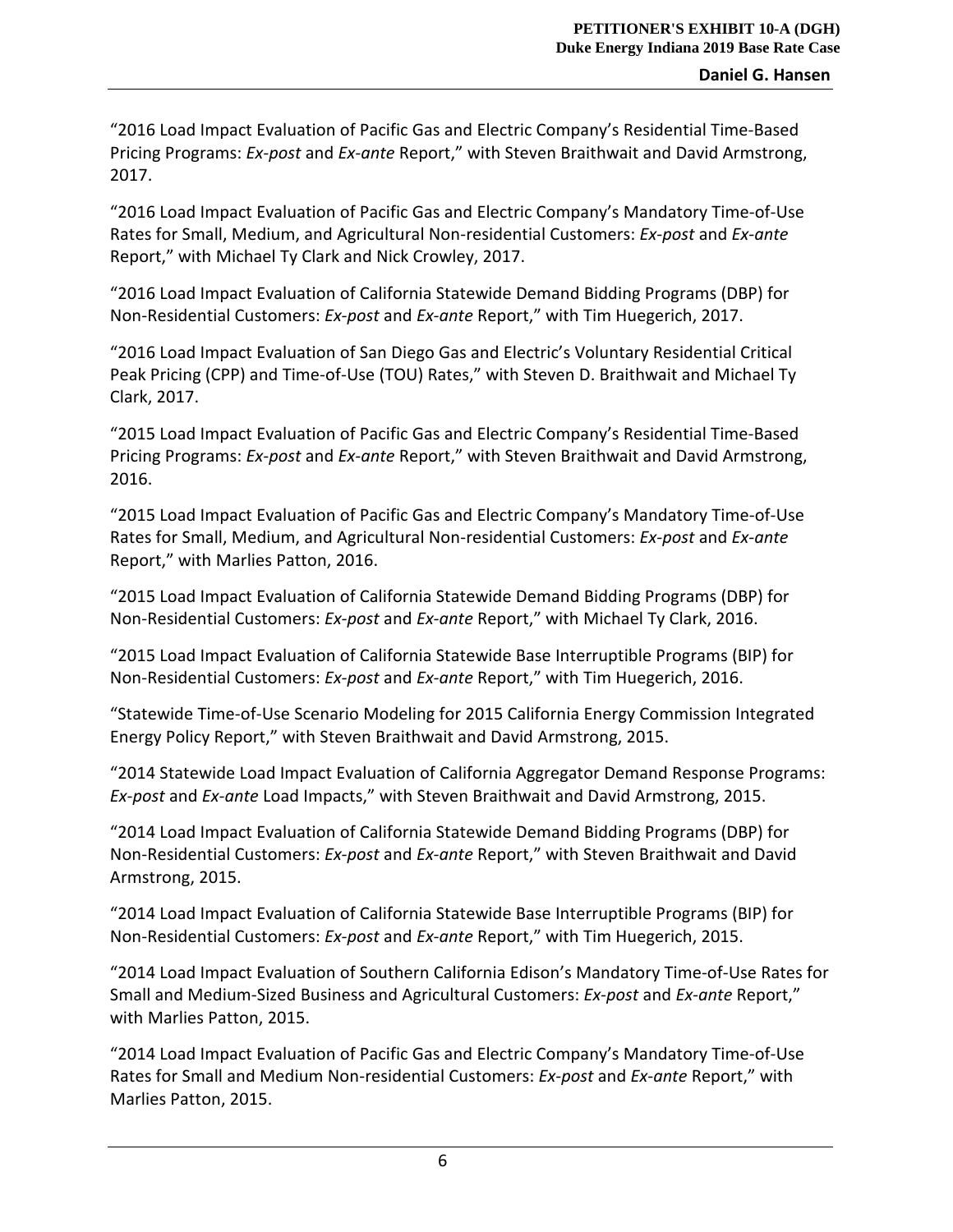"FirstEnergy's Smart Grid Investment Grant Consumer Behavior Study," with EPRI (B. Neenan) and Marlies Patton, 2015.

"An Evaluation of Portland General Electric's Decoupling Adjustment, Schedule 123," with Robert J. Camfield and Marlies C. Hilbrink, 2013.

"Evaluation of the Straight-Fixed Variable Rate Design Implemented at Columbia Gas of Ohio," with Marlies C. Hilbrink, 2012.

"The Effect on Electricity Consumption of the Commonwealth Edison Customer Application Program Pilot," with EPRI and CA Energy Consulting staff, 2012.

"The Effects of Critical Peak Pricing for Commercial and Industrial Customers for the Kansas Corporation Commission," with David A. Armstrong, 2012.

"Meeting Commonwealth Edison's Distribution Allocation Requirements from Illinois Commerce Commission Order 10-0467," with Michael O'Sheasy, A. Thomas Bozzo, and Bruce Chapman, 2011.

"Residential Rate Study for the Kansas Corporation Commission," with Michael T. O'Sheasy, 2011.

"An Evaluation of the Conservation Incentive Program Implemented for New Jersey Natural Gas and South Jersey Gas," with Bruce R. Chapman, 2009.

"A Review of Natural Gas Decoupling Mechanisms and Alternative Methods for Addressing Utility Disincentives to Promote Conservation," June 2007.

"Evaluation of the Klamath Project Alternatives Analysis Model: Reply to Addendum A of the Consultant Report Prepared for the California Energy Commission Dated March 2007," May 2007, with Laurence D. Kirsch and Michael P. Welsh.

"Evaluation of the Klamath Project Alternatives Analysis Model," March 2007, with Laurence D. Kirsch and Michael P. Welsh.

"A Review of the Weather Adjusted Rate Mechanism as Approved by the Oregon Public Utility Commission for Northwest Natural," October 2005, with Steven D. Braithwait.

"A Review of Distribution Margin Normalization as Approved by the Oregon Public Utility Commission for Northwest Natural," March 2005, with Steven D. Braithwait.

"Analysis of PJM's Transmission Rights Market," EPRI Report #1008523, December 2004, with Laurence Kirsch.

"Using Distributed Resources to Manage Price Risk," EPRI Report #1003972, November 2001, with Michael Welsh.

"Hedging Exposure to Volatile Retail Electricity Prices," *The Electricity Journal*, Vol. 14, number 5, pp. 33–38, June 2001, with A. Faruqui, C. Holmes and B. Chapman.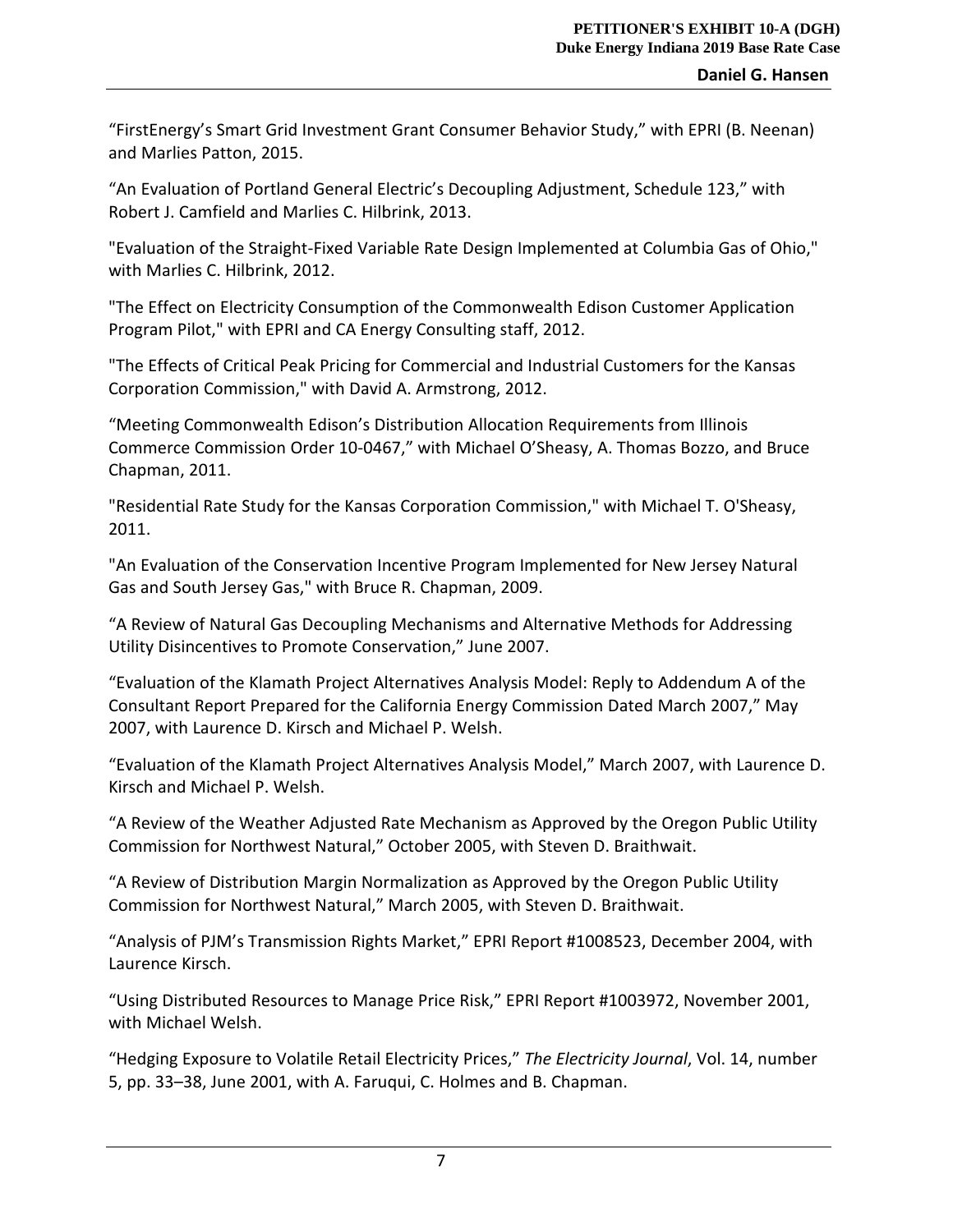"Weather Hedges for Retail Electricity Customers," with C. Holmes, B. Chapman and D. Glyer. In papers for EPRI International Pricing Conference 2000.

"Worker Performance and Group Incentives: A Case Study," *Industrial and Labor Relations Review,* Vol. 51, No. 1, pp. 37–49, October 1997.

"Worker Quality and Profit Sharing: Does Unobserved Worker Quality Bias Firm-Level Estimates of the Productivity Effect of Profit Sharing?" Working Paper, May 1996.

"Supervision, Efficiency Wages, and Incentive Plans: How Are Monitoring Problems Solved?" Working Paper, November 1996, presented at the Western Economics Association Meetings, 1997.

"Has Job Stability Declined Yet? New Evidence for the 1990's," with David Neumark and Daniel Polsky, *The Journal of Labor Economics*, 1999.

## **Testimony and Reports before Regulatory Agencies:**

Public Service Electric & Gas Company, New Jersey Board of Public Utilities Docket Nos. G018101112 and E018101113: Testimony supporting electric and natural gas revenue decoupling mechanisms on behalf of PSE&G as part of the CEF-EE filing, 2018.

Public Service Electric & Gas Company, New Jersey Board of Public Utilities Docket Nos. ER18010029 and GR18010030: Testimony supporting electric and natural gas revenue decoupling mechanisms on behalf of PSE&G as part of a rate case filing, 2018.

Arizona Public Service Company, Arizona Docket No. E–01345A–16–0036: Testimony supporting residential demand charges and a revenue decoupling mechanism on behalf of the Arizona Investment Council, 2017.

Black Hills/Colorado Electric Utility Company, Colorado Docket No. 16A-0436E: Testimony supporting energy and demand forecasting models on behalf of Black Hills/Colorado Electric Utility Company, 2016.

UNS Electric, Inc., Arizona Docket No. E–04204A-15-0142: Testimony supporting a residential demand charge proposed by UNS Electric on behalf of the Arizona Investment Council, 2015.

Public Service Company of New Mexico (PNM), New Mexico Case No. 15-00261-UT: Testimony supporting a revenue decoupling mechanism on behalf of PNM, 2015.

Public Service Company of New Mexico (PNM), New Mexico Case No. 14-00332-UT: Testimony supporting a revenue decoupling mechanism on behalf of PNM, 2014.

Xcel Energy, Inc., Minnesota E002/GR-13-868: Testimony supporting a revenue decoupling mechanism on behalf of Xcel Energy, 2013.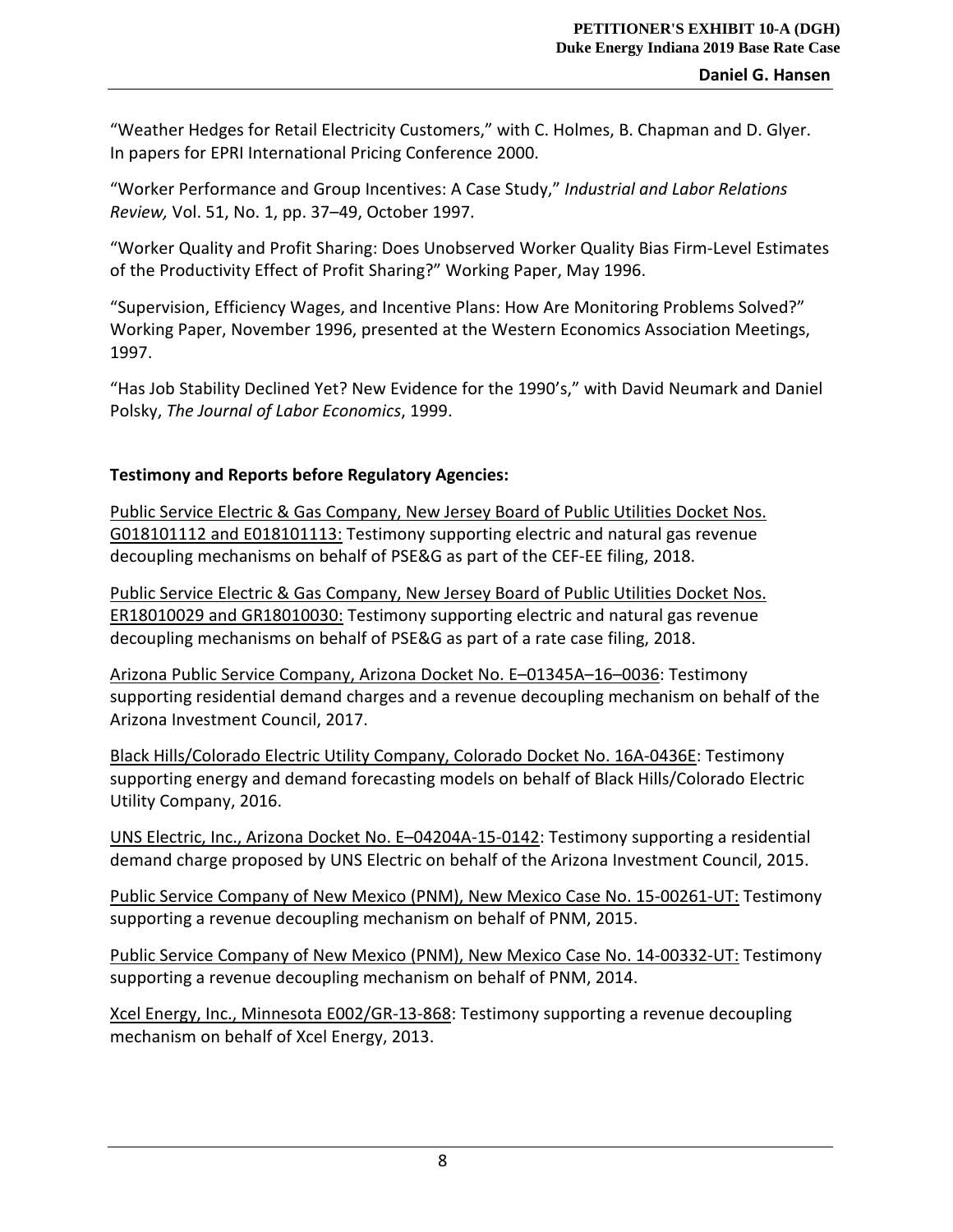Arizona Public Service Company, Arizona Docket No. E–01345A–11–0224: Testimony supporting a revenue decoupling mechanism proposed by APS on behalf of the Arizona Investment Council, 2011.

Southwest Gas Corporation, Arizona Docket No. G–01551A–10–0458: Testimony supporting a revenue decoupling mechanism contained in a settlement agreement on behalf of the Arizona Investment Council, 2011.

Otter Tail Power Company, Minnesota Docket No. E–017/GR–10–239: Testimony regarding the weather normalization of test year sales in a general rate case on behalf of Otter Tail Power Company, 2010.

Southwest Gas Corporation, Nevada Docket No. 09–04003: Testimony regarding the return on equity effects associated with a proposed revenue decoupling mechanism on behalf of Southwest Gas Corporation, 2009.

Southwest Gas Corporation, Arizona Docket No. G–01551A–07–0504: Testimony regarding a proposed revenue decoupling mechanism on behalf of the Arizona Investment Council, 2008.

Otter Tail Power Company, Minnesota Docket No. E–017/GR–07–1178: Testimony regarding the weather normalization of test year sales and revenues in a general rate case on behalf of Otter Tail Power Company, 2008.

Massachusetts Department of Public Utilities, Docket No. DPU 07–50: Participation in a panel regarding an "Investigation into Rate Structures that will Promote Efficient Deployment of Demand Resources", on behalf of Environment Northeast, 2007.

Connecticut Light & Power Company, Docket No. 07–07–01: Testimony regarding a proposed electricity revenue decoupling mechanism on behalf of Environment Northeast, 2007.

Questar Gas Company, Docket No. 05–057–T01: Testimony regarding the effectiveness of a natural gas revenue decoupling mechanism on behalf of the Utah Division of Public Utilities, 2007.

PacifiCorp, FERC Docket No. 2082: "Evaluation of the Klamath Project Alternatives Analysis Model: Reply to Addendum A of the Consultant Report Prepared for the California Energy Commission Dated March 2007," May 2007, with Laurence D. Kirsch and Michael P. Welsh.

PacifiCorp, FERC Docket No. 2082: "Evaluation of the Klamath Project Alternatives Analysis Model," March 2007, with Laurence D. Kirsch and Michael P. Welsh.

Northwest Natural Gas Company, Oregon Docket UG 163: Testimony relating to an investigation regarding possible continuation of Distribution Margin Normalization, May 2005.

Northwest Natural Gas Company, Oregon Docket UG 152: Submitted a report in compliance with a requirement to evaluate the functioning of the Weather Adjusted Rate Mechanism, October 2005.